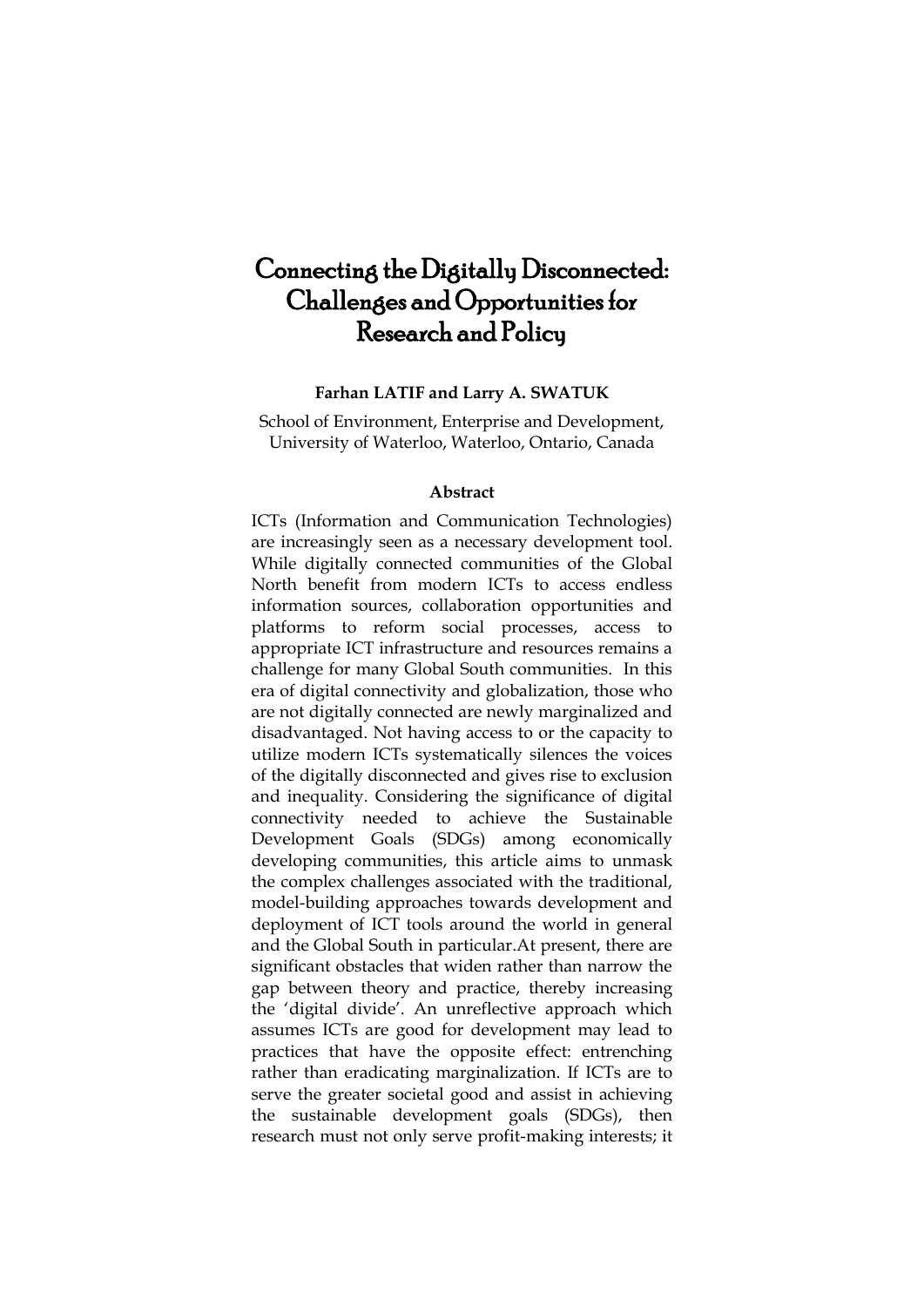must also inform state-level policy making through theoretically informed, critical, reflective and engaged inquiry.

**Keywords:** ICTs for Development, Digital Connectivity, Digital Divide, ICT in Education, ICT Research

#### **Introduction**

From banking to e-governance, education and health, increased access to ICTs is drastically changing the way developing communities of the Global South connect with each other and the rest of the world. As the efforts to achieve the Sustainable Development Goals intensify, ICTs are regarded by many as a necessary tool for development. For others, however, ICTs are not without controversy or contention (Singh et al., 2018).

There is no single universal definition for the term "ICT", which leaves room for speculative conclusions that are based on subjectivity. Information Technology (IT) and Information and Communication Technologies (ICTs) are the technologies that can be used to store, access and communicate information in different shapes and formats. These terms can be traced back to World War II, when the scope of research and development in the field of information technology was mostly limited to state-owned military apparatuses. The invention of the integrated circuit (IC) made it possible to reduce the size of computing devices and contributed to the development of personal computers. This was a stepping stone that changed the way information would be treated around the globe. The private sector took the lead in research, development, and distribution of information technologies and from the mid-1970s onwards, computing power became increasingly affordable and accessible. These tools proved to be an excellent means to increase productivity and reduce the margin of human error across various avenues of development, including the business, engineering, health, and defence sectors. Suddenly, it became possible to perform complex calculations that were previously considered chaotic. For many, these technologies became indispensible. With the emergence of the internet and smartphone technologies, the scope of information technology widened, and the term ICTs expanded to accommodate the communication component of information technologies. These ICTs transformed economic market processes and social communication behaviour across the social order that had access to these technologies.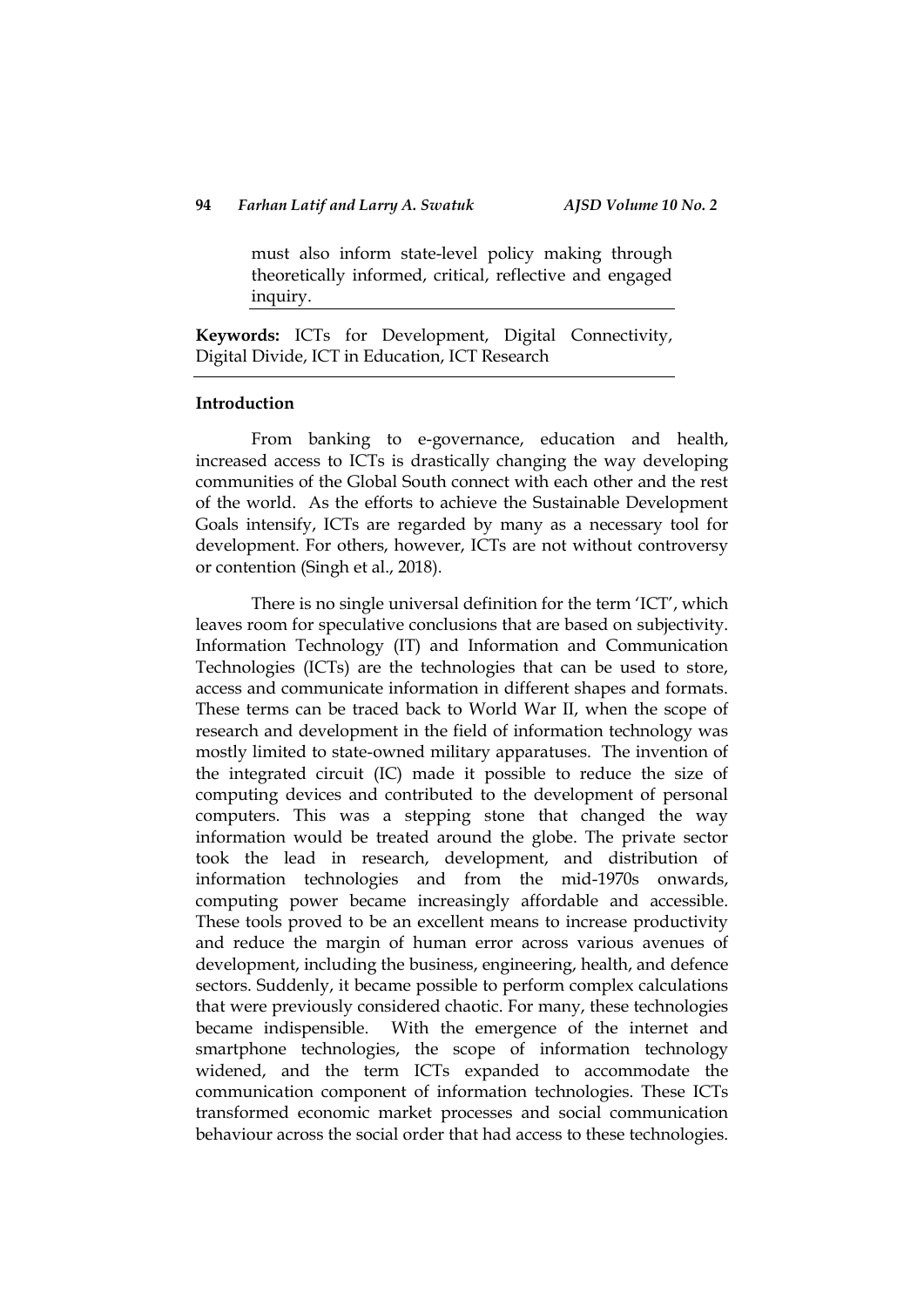Some parts of the world became progressively digitally connected while the rest of the world became increasingly isolated.

Today, there is some ambiguity in the literature as to which technologies are classified as ICTs. For the purpose of this paper, the term ICTs will include the older ICTs, i.e. radio, television, media disks and wired communication networks, as well as the modern ICTs, i.e. computers, all forms of internet, smartphones, audio-visual devices, software applications and communication gadgets.

While these ICTs are seen as a promising tool for enhancing globalization, collaboration, and mutual growth, the promise of a digitally-connected, modern world must face the realities of the free market, technocapitalism,<sup>1</sup> and profit-oriented service delivery combined with poverty and inequality. In the past three decades, entrepreneurial innovation in the ICT sector thrived in a capitalist system and resulted in an incredible amount of wealth accumulation. Many technology entrepreneurs accumulated more wealth than many economies of the Global South. Today, the top five technology giants are collectively worth more than most economies in the world. Access to appropriate ICT infrastructure and resources is a challenge for many Global South communities, but merely having access to resources may not be enough. Meaningful integration of ICT tools into local systems could potentially face uncertainties due to issues such as local knowledge levels, compatibility with local services, integration with local knowledge sources and the absence of local support systems.

Rapid developments in ICTs over the last two decades have prompted not only the question of what role these can play in development, but also of whether developing countries can, in fact, "cope without them" (Adera et al., 2014). Failure to reasonably cope without ICTs does not necessarily mean that the only way forward is to blindly follow the same ICT infrastructure development trajectory as other communities using model building approaches. Across the globe, the roadmap to building ICTs for development infrastructure is highly dependent on the development ideologies of development agents in decision making roles.

<u>.</u>

<sup>&</sup>lt;sup>1</sup> In many parts of the Global South, access to various ICTs including basic telephony, television, and the Internet is provided by state-owned corporations. These enterprises often operate using for-profit models for service delivery, which limits their ability to prioritise underserved areas and communities. See: Dewenter and Malatesta (2001) and Lin et al. (1998).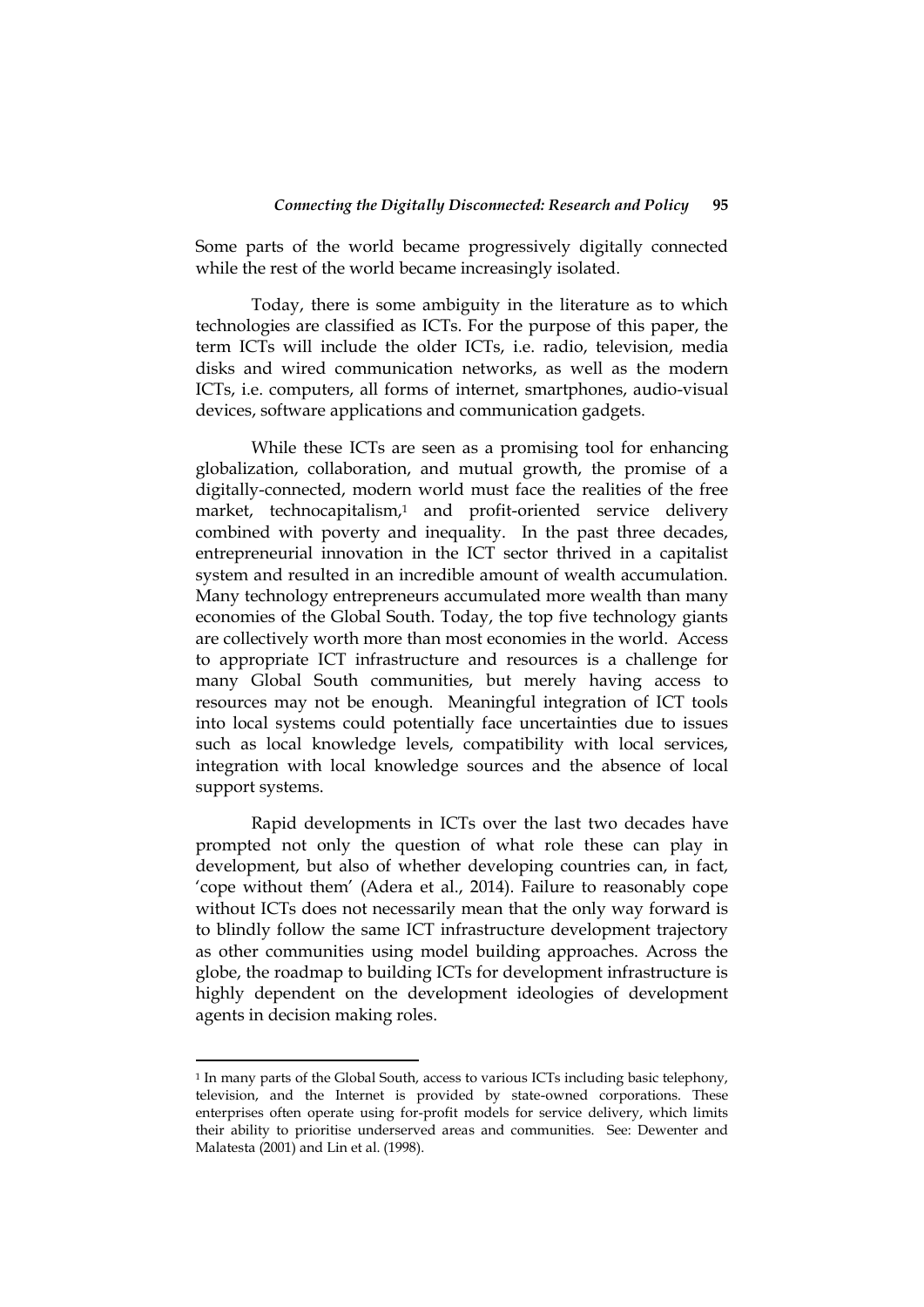#### **96** *Farhan Latif and Larry A. Swatuk AJSD Volume 10 No. 2*

This article discusses the underlying factors behind the uneven growth, adaption, and distribution of ICTs and the impact of this disparity on development in general, and education in particular. It also examines theoretical models of various related initiatives from different regions of the world to identify some patterns of success and lessons learned. A critical practical application of ICT for research and development is to inform policy change at the state level; however, this process faces numerous obstacles that continue to widen the gap between theory and practice. Without aligning ICTs with local development goals and local interests, simply eradicating digital disconnection may not only result in unintended effects, it may in fact further entrench marginalization (Singh et al., 2018). In support of this argument, this article proceeds as follows. The next section describes the digital divide. This is followed by two sections which discuss ICTs for development and education. A short conclusion rounds off the presentation arguing for better alignment between ICT research and state-level policy making.

#### **The Digital Divide**

1

Adaptation and transition between older, high-modern ICTs and late-modern ICTs is slow among poor communities<sup>2</sup> around the world. This is commonly referred to as "the digital divide" (Huffman, 2018). As the world leapfrogs forward to become more digitized, highly disseminated and deeply embedded methods of storing, accessing and sharing information are becoming increasingly obsolete in economically prosperous communities. In this era of digital connectivity, those who are not digitally connected are the newly marginalized and disadvantaged. While this digital divide is primarily observed among economically-disadvantaged communities, the effects of digital exclusion influence different social groups in different ways, and in some instances this divide can be to the detriment of the primary and fundamental rights of some relatively isolated groups across both the Global North and the Global South: from the elderly and low-income families to indigenous communities and people with learning and physical challenges (Winter and Boudreau, 2015; Duplaga, 2017; Huffman, 2018).

<sup>2</sup> This paper will use the term poor, developing, marginalized and rural interchangeably to indicate digitally-isolated communities of the Global South and Global North with reduced or no access to modern ICTs due to resource constraints.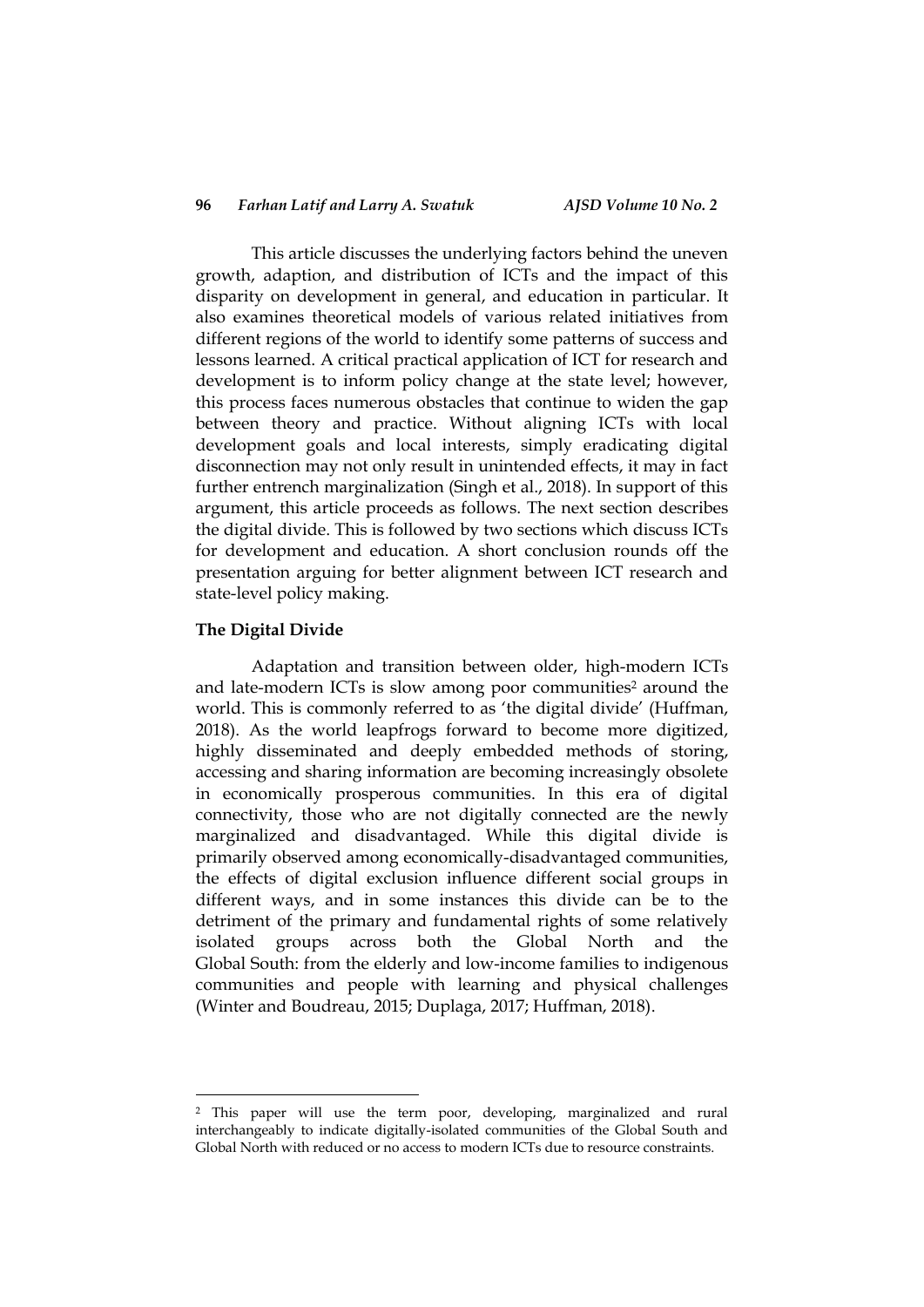#### **Status of the digital divide**

At the global level, the digital divide is progressively shrinking due to on-going improvements in digital connectivity and the increased availability of digital devices. Currently (in 2019), 53% of the global population had access to Internet connectivity compared to 48% in 2018 (ITU, 2019). This leaves approximately 3.6 billion people who are still disconnected from the Internet and modern ICTs. Table 1 shows that the majority of the digitally-disconnected population live in the least developed countries of Africa and Asia. In the least developed countries (LDCs) of the Global South only 19% of people are digitally connected in 2019 (ITU, 2019).

Despite the decline in the digital divide at the global level, the digital divide continues to widen at the bottom of the income pyramid. Affordability remains a key reason as the digital connectivity cost relative to income is increasing in most countries. Moreover, the progress on decreasing the digital divide is inconsistent and not inclusive. For instance, in almost two-thirds of countries globally, women are lagging behind men in making use of the Internet. Moreover, in some regions of Asia-Pacific and Africa, the gender digital divide is not narrowing but growing. Availability and use of the Internet is a good indicator of digital connectivity. The Inclusive Internet Index (Table 1) illustrates the current status of the digital divide in the world.

This Index score is based on availability (quality and extent of available digital infrastructure required for accessing the Internet); population"s ability to afford digital connectivity (cost of internet access relative to income and the level of competition in the local Internet marketplace); availability of relevant digital content (existence and extent of local language content and culturally-relevant content) in the country; and population's readiness to access the Internet (capacity to access the Internet, including literacy skills, cultural acceptance, and supporting policy).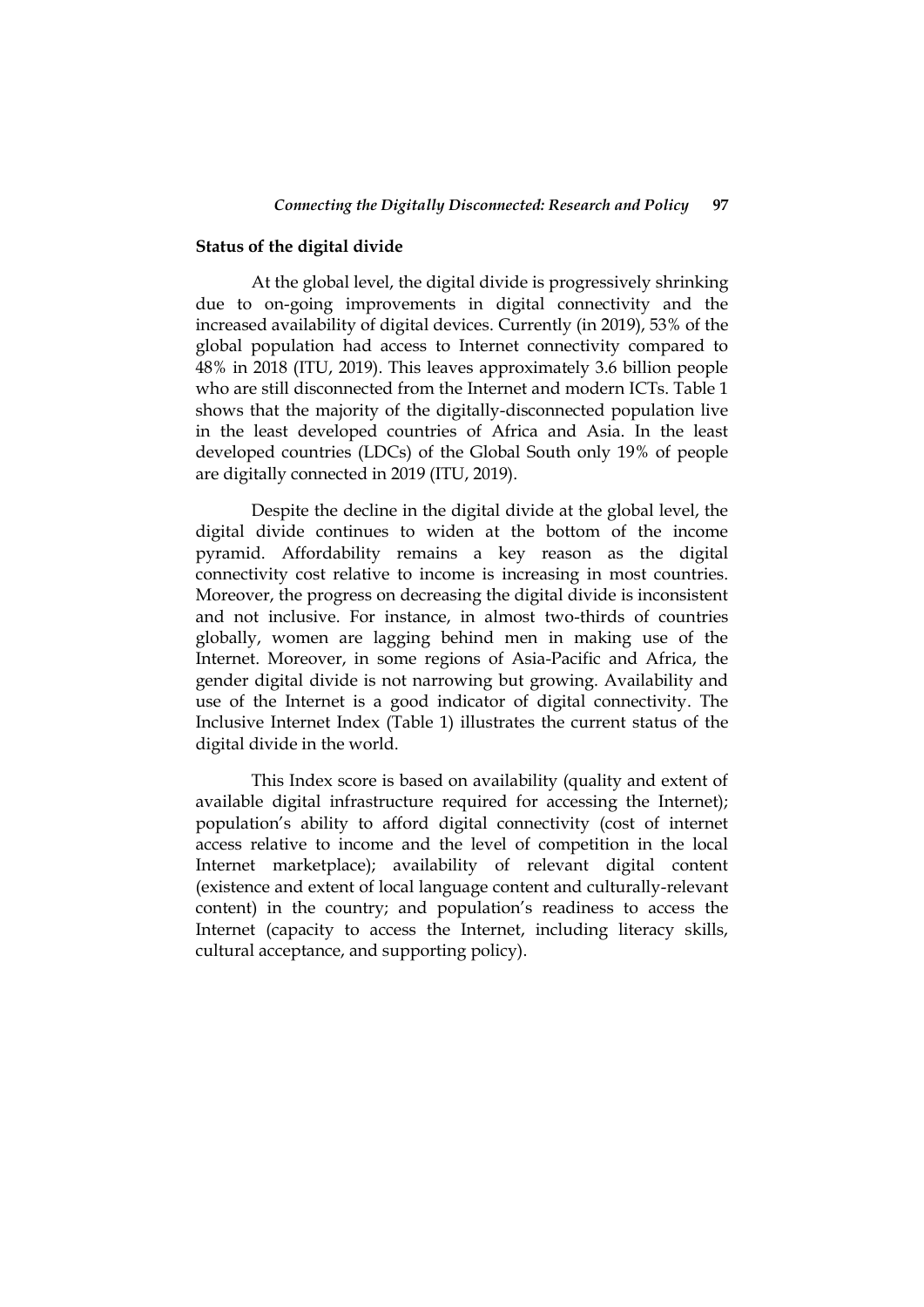## *Farhan Latif and Larry A. Swatuk AJSD Volume 10 No. 2*

| Rank                                                                                                            |                     | Score $/$ Rank |        |                       | Score $/$ | Rank         |                      | Score $/$ |
|-----------------------------------------------------------------------------------------------------------------|---------------------|----------------|--------|-----------------------|-----------|--------------|----------------------|-----------|
|                                                                                                                 |                     | 100            |        |                       | 100       |              |                      | 100       |
| 100                                                                                                             | Congo (DRC)         | 29.3           | 66     | Philippines           | 64.6      | 32           | Ukraine              | 78.3      |
| 99                                                                                                              | Niger               | 33.0           | 65     | Nigeria               | 64.8      | 31           | <b>Brazil</b>        | 79.7      |
| 98                                                                                                              | Malawi              | 36.6           | 64     | Kenya                 | 67.1      | 30           | Greece               | 80.3      |
| 97                                                                                                              | Sierra Leone        | 38.0           | 63     | Indonesia             | 67.2      | 29           | Netherlands          | 80.5      |
| 96                                                                                                              | Liberia             | 38.5           | 62     | Morocco               | 67.4      | 28           | Hungary              | 80.7      |
| 95                                                                                                              | Guinea              | 40.3           | 61     | Dominican<br>Republic | 67.9      | 27           | Romania              | 80.8      |
| 94                                                                                                              | Mozambique          | 42.5           | 60     | Tunisia               | 68.0      | 26           | Bulgaria             | 80.9      |
| 93                                                                                                              | <b>Burkina Faso</b> | 43.0           | 59     | El Salvador           | 68.4      | 25           | Belgium              | 81.4      |
| 92                                                                                                              | Madagascar          | 43.1           | 58     | Sri Lanka             | 69.4      | 24           | Estonia              | 81.5      |
| 91                                                                                                              | Mali                | 43.2           | $= 56$ | Iran                  | 69.7      | $=22$        | Austria              | 81.6      |
| 90                                                                                                              | Sudan               | 44.8           | $= 56$ | Peru                  | 69.7      | $=22$        | Taiwan               | 81.6      |
| 89                                                                                                              | Ethiopia            | 45.5           | 55     | Panama                | 70.2      | 21           | Ireland              | 81.7      |
| 88                                                                                                              | Benin               | 48.0           | 54     | Ecuador               | 70.6      | 20           | Italy                | 81.8      |
| 87                                                                                                              | Angola              | 50.4           | 53     | Mongolia              | 70.7      | 19           | Russia               | 81.9      |
| 86                                                                                                              | Zambia              | 50.5           | 52     | Jordan                | 70.8      | 18           | Germany              | 82.7      |
| 85                                                                                                              | Uganda              | 51.5           | $= 50$ | Kazakhstan            | 71.9      | 17           | Israel               | 82.8      |
| 84                                                                                                              | Namibia             | 53.2           | $= 50$ | South Africa          | 71.9      | 16           | Chile                | 83.4      |
| 83                                                                                                              | Senegal             | 53.4           | 49     | Oman                  | 72.2      | 15           | Australia            | 83.6      |
| 82                                                                                                              | Côte d'Ivoire       | 54.7           | 48     | Uruguay               | 72.3      | 14           | Switzerland          | 84.1      |
| 81                                                                                                              | Botswana            | 56.1           | 47     | India                 | 73.2      | 13           | Portugal             | 84.2      |
|                                                                                                                 | =79 Rwanda          | 56.2           | 46     | Costa Rica            | 73.3      | 12           | Japan                | 84.3      |
| $=79$                                                                                                           | Tanzania            | 56.2           | 45     | Mexico                | 73.4      | 11           | Poland               | 84.6      |
| 78                                                                                                              | Venezuela           | 56.9           | 44     | Vietnam               | 73.7      | 10           | France               | 84.9      |
| 77                                                                                                              | Pakistan            | 57.8           | 43     | <b>UAE</b>            | 74.2      | 9            | South Korea          | 85.1      |
| 76                                                                                                              | Cameroon            | 58.1           | 42     | China                 | 74.3      | 8            | Spain                | 85.2      |
| $= 74$                                                                                                          | Cambodia            | 59.3           | 41     | Czech Rep.            | 74.7      | $=6$         | Canada               | 85.3      |
| $=74$                                                                                                           | Myanmar             | 59.3           | 40     | Turkey                | 75.0      | $=6$         | Finland              | 85.3      |
| 73                                                                                                              | Algeria             | 59.6           | 39     | Saudi Arabia          | 75.3      | 5            | U.K.                 | 85.4      |
| 72                                                                                                              | Nepal               | 60.9           | 38     | Kuwait                | 75.4      | 4            | Denmark              | 85.9      |
| 71                                                                                                              | Bangladesh          | 61.9           | 37     | Qatar                 | 75.5      | 3            | <b>United States</b> | 86.3      |
| 70                                                                                                              | Ghana               | 62.8           | 36     | Thailand              | 75.7      | 2            | Singapore            | 87.3      |
| 69                                                                                                              | Egypt               | 63.5           | 35     | Colombia              | 76.1      | $\mathbf{1}$ | Sweden               | 89.5      |
| 68                                                                                                              | Jamaica             | 63.9           | 34     | Malaysia              | 76.2      |              |                      |           |
| 67                                                                                                              | Guatemala           | 64.3           | 33     | Argentina             | 78.2      |              |                      |           |
| Economist,<br>retrieved<br>Unit,<br>from<br>Intelligence<br>The<br><i>Source:</i><br>1/4<br>$h$ <sup>ttno</sup> |                     |                |        |                       |           |              |                      |           |

**Table 1: The Inclusive Internet Index 2019**

<https://theinclusiveinternet.eiu.com/>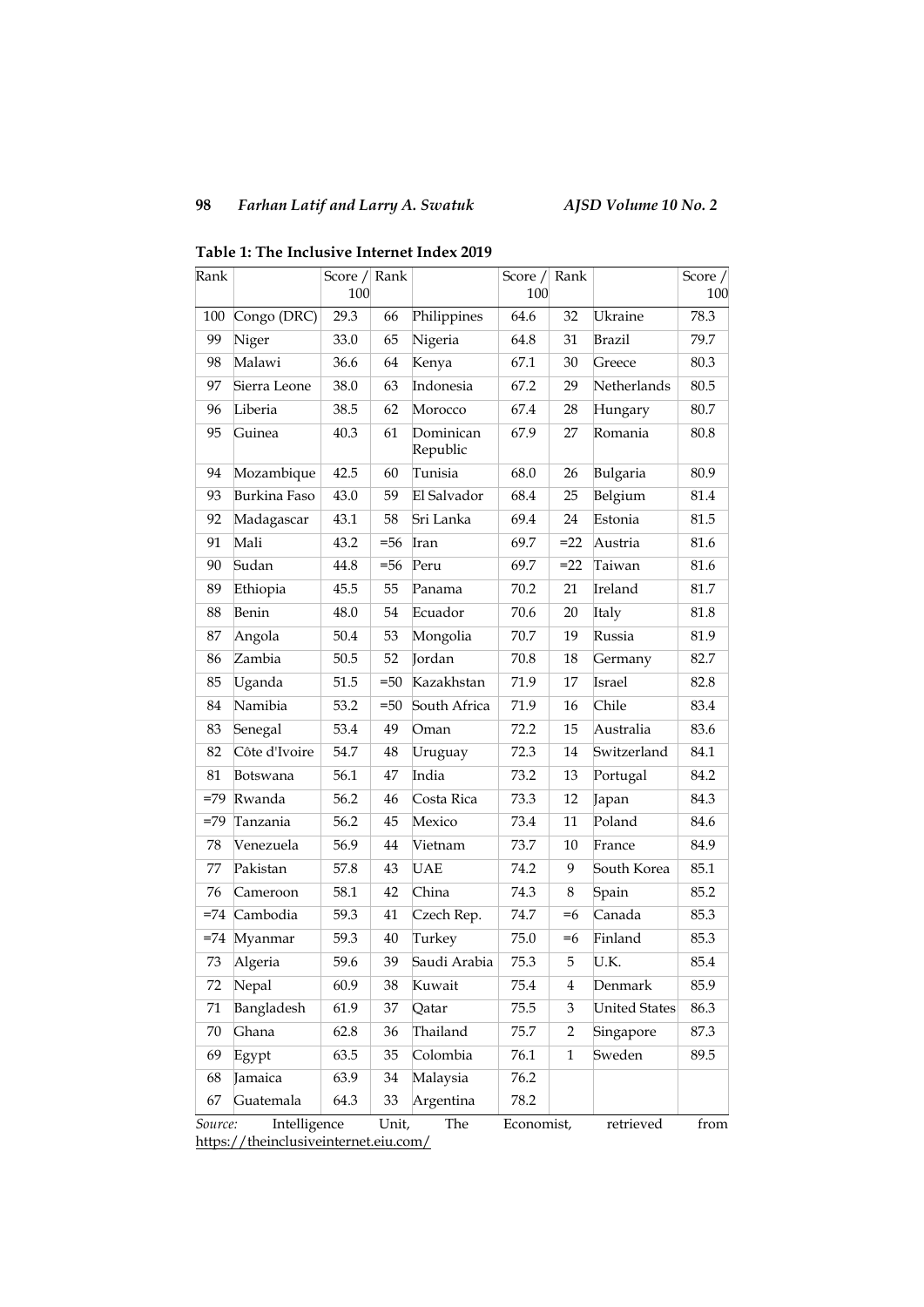#### **Digital divide and poverty**

Some recognize ICT tools as a means to reduce poverty and inequality while others consider them a means to promote growth (Rislana et al., 2018; Mbuyisa and Leonard, 2017). Heeks (1999) suggests that there are two continuums of views; ICT utopians, who believe that the new ICTs have mostly positive impacts such as income creation and improved service delivery around the world, and ICT doubters, who associate ICTs mostly with negative impacts such as unemployment and growing social exclusion. Twenty years beyond Heeks" observations, this division between utopians and doubters is ever more entrenched (Asongu and Nwachukwu, 2018; Stucke, 2018).

There is a noticeable relationship between the digital divide and income poverty. The Declaration of Principles of the World Summit on the Information Society (Tunis 2005) makes repeated reference to the use of ICTs for alleviating poverty and how a lack of investment to establish ICTs for development infrastructure can be a barrier to a community's economic development. Another form of poverty is the poverty of information and opportunities. Sen and Clapp (2000) reason that "development is a process of expanding the real freedoms that people enjoy". Without opportunities, it is unlikely for real freedoms to exist. The theory of technological determinism further supports how the digital divide in a connected world may hinder the social, economic or political change within a community. Through digital tools, digitally connected communities have better access to endless information sources, collaboration opportunities and platforms to reform social processes, while digitally isolated communities face increased marginalization of freedoms due to reduced opportunities and dependence on obsolete technologies. Economic poverty among digitally isolated communities confines them to investing in ICT infrastructure at an inadequate rate. Globally, the adaption of digital technologies and transitioning to digital network infrastructure for information flows such as market information, trading and knowledge sharing contribute to this vicious cycle of poverty and isolation. Thus, isolation and absence of digital infrastructure continue with no end in sight. Moyi (2003) points toward the lack of access to physical resources and infrastructure and stresses the importance of "prioritizing information flows via preexisting networks of communication." However, as economically prosperous communities are promptly abandoning older ICTs and analogue methods of communication and transitioning to faster and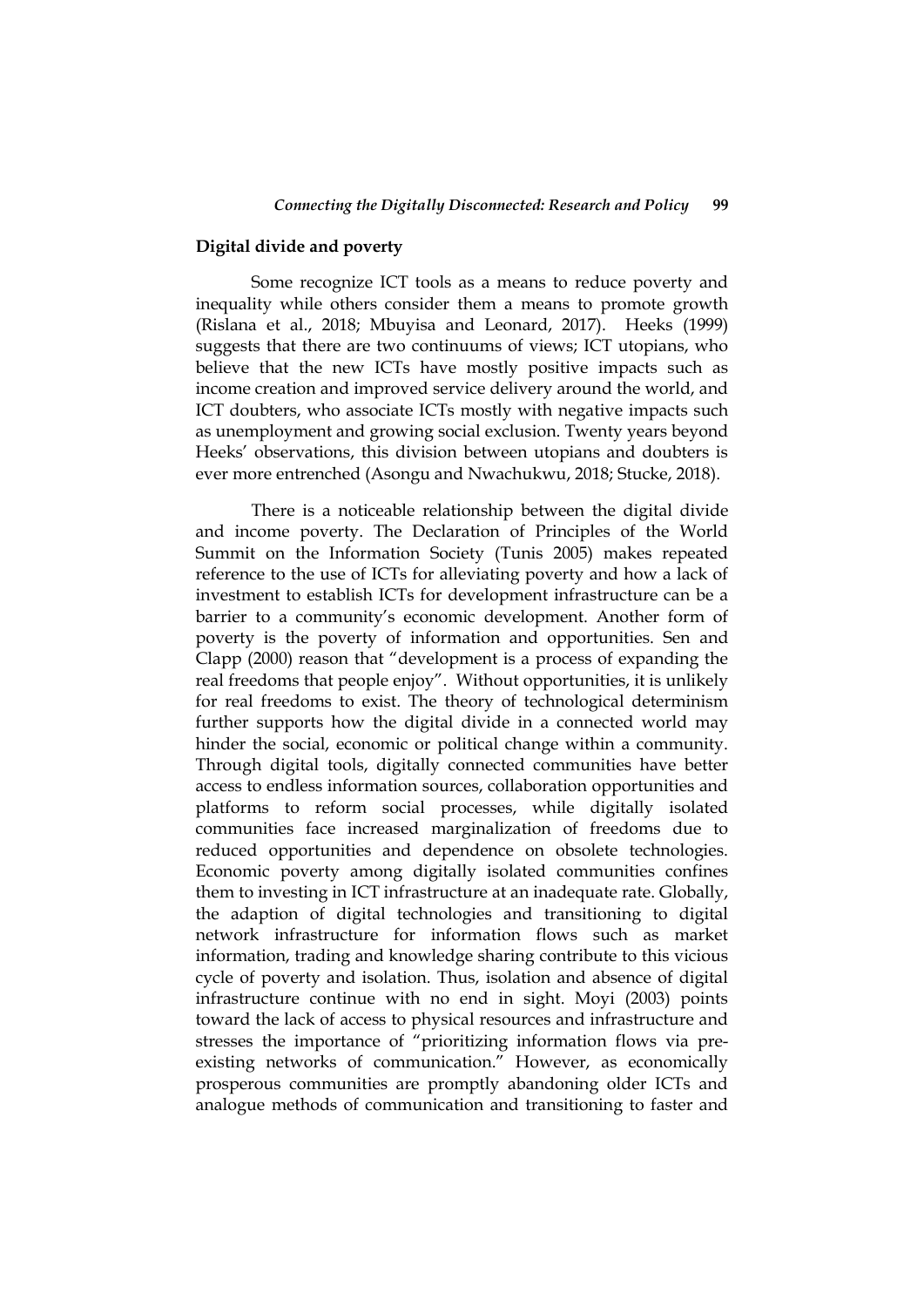more advanced and digital systems, the existence and realities of the rural poor are often forgotten (OECD, 2019).

Lack of access to ICTs influences all economic activities; however, one of the more deprived sectors is rural micro-enterprises which greatly rely on their active participation in national/regional/global trade markets. For Duncombe (2006), microenterprise plays a central role in sustaining the livelihoods of the rural poor and not having quick access to ever-changing market trends, product knowledge and information on available opportunities in a highly globalized and digitized trade market obstructs the economic activity and growth potential of rural microenterprises. Mumporeze and Prieler (2017), in a case study of Rwanda, illustrated the gendered aspects of this divide.

#### **The digital divide and inequality**

Since the end of the Cold War, most developed and developing countries have experienced a surge in economic and social inequality (Piketty, 2013). The timeframe of this disparity is parallel to the rise of ICTs. The relationship between the digital divide, access to affordable ICTs, and inequality is complex but explicit. Just like any other form of privilege, it is often challenging to recognize digital privilege without experiencing how a lack of access or skills to use ICT tools contributes to age, gender, and class-based social inequalities. This raises questions and challenges the for-profit model of providing access to primary ICT tools.

Some see ICTs as an enabling environment that can bring the poor into what they call the 'information age'; however, "when no action is taken to confront the growing digital divide, ICTs are argued to entrench inequalities further and to potentially lead to social exclusion" (Adera et al., 2014; Fang et al., 2019). The Internet, since its early years, has been seen as a democratizing force. Poor ICT skills seem to correlate with an increased risk of becoming marginalized, "an outcast of society" (Kaarakainen & Kivinen, 2015). Communities rely more and more on the use of ICT tools for decision making and to make their voices heard. From small decisions such as where to shop, to decisions that have a long-term societal impact such as supporting a specific social movement and advocating for certain rights, ICTs are increasingly becoming powerful tools with a substantial impact on how societies function and change. Data collection for making policylevel decisions and academic research have also become increasingly reliant on ICT tools, and not having access or the capacity to utilize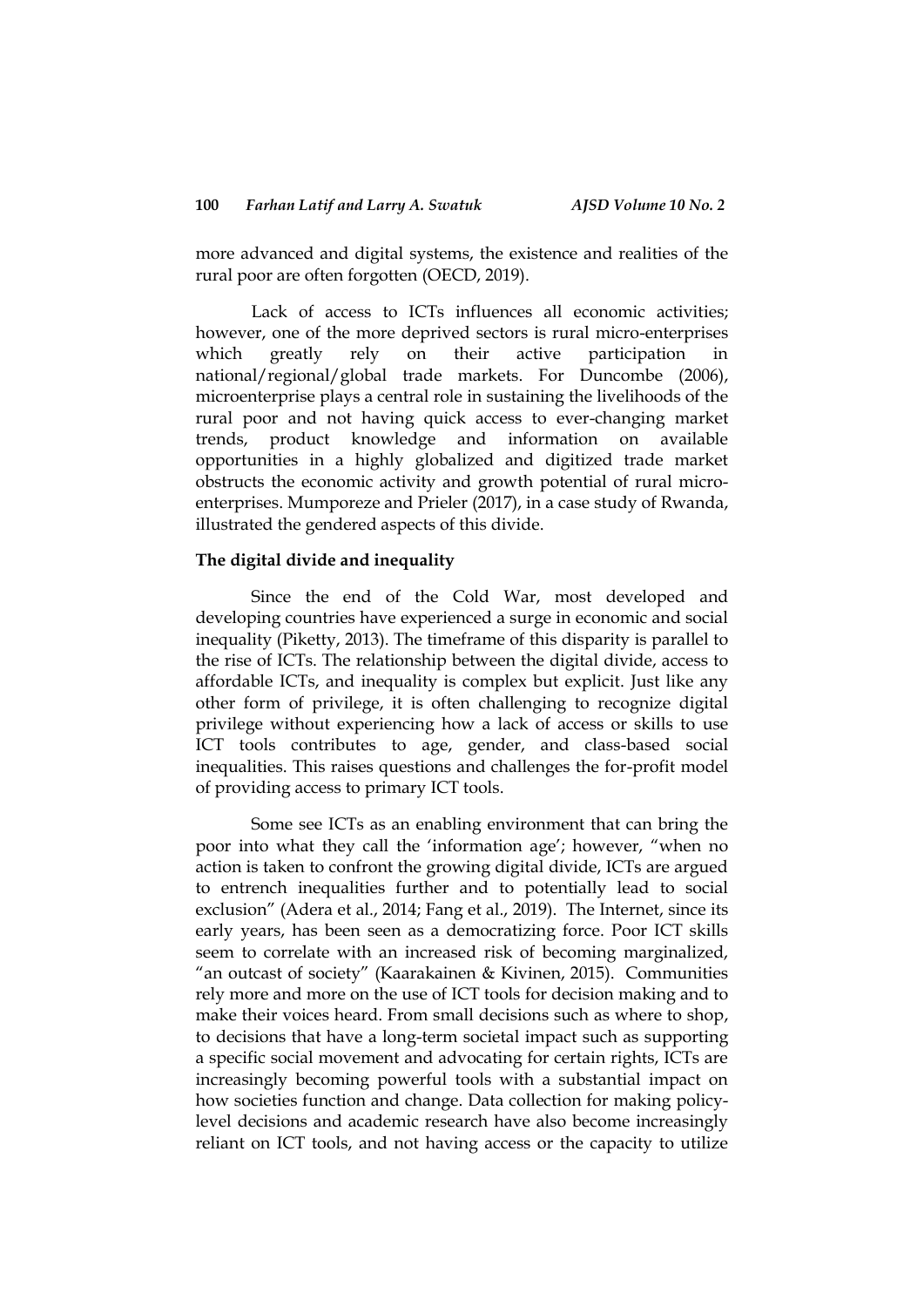these tools systematically silences the voices of those who are marginalized and gives rise to exclusion and inequality.

#### **ICTs for Development**

From banking to e-governance, education and health, increased access to Information and Communication Technologies (ICTs) is drastically changing the way rural communities of the Global South connect with each other and the rest of the world. In different ways, these tools have the potential to impact a community's development. ICTs can act as an enabler to improve a community's quality of life and economic well-being as well as contribute to global efforts towards achieving the Sustainable Development Goals (SDGs). As efforts to achieve the Sustainable Development Goals intensify, ICTs are increasingly seen as a necessary tool for development (see, for example, the WSIS-SDG Matrix available at <https://www.itu.int/net4/wsis/sdg/> accessed 29 November 2019).

The extensive reach of ICTs is seen as a powerful tool for activism, and new ICTs are rapidly reshaping the way activists around the world communicate and collaborate. In today"s world, data is considered by some to be "the new oil" (*The Economist*, 2017), echoing Castells" (1999) earlier observation that we have entered the information age where ICTs are the functional equivalent of electricity in the industrial age. Castells argues that although the capitalist notion of development is not a recent trend, capitalist structures and processes have significantly changed over time and "the new brand of capitalism is driven by the new ICTs, which have tooled the development of new productivity sources, of new organizational forms, and of a new and global economy'. As reported in *The Economist* (2017), the five most valuable listed firms in the world are Alphabet (Google"s parent company), Amazon, Apple, Facebook and Microsoft. There is, however, some scepticism in the research literature when it comes to outlining the link between access to ICTs and development. This was especially so in the late $20<sup>th</sup>$  and early  $21<sup>st</sup>$ centuries (see, for example, Röller and Waverman, 1996; Colecchia and Schreyer, 2002; Bedia, 1999; and Jalava and Pohjola, 2002). This notion of uncertainty is based on the argument that most of the research demonstrating a strong link between access to ICTs and growth uses examples of developed communities, and ICTs may not be a means to development end when it comes to developing communities. Statistics that show higher use of ICTs in developing countries could be due to the higher availability of disposable income and consumerism (Forestier et al., 2002, in Adera, 2014). These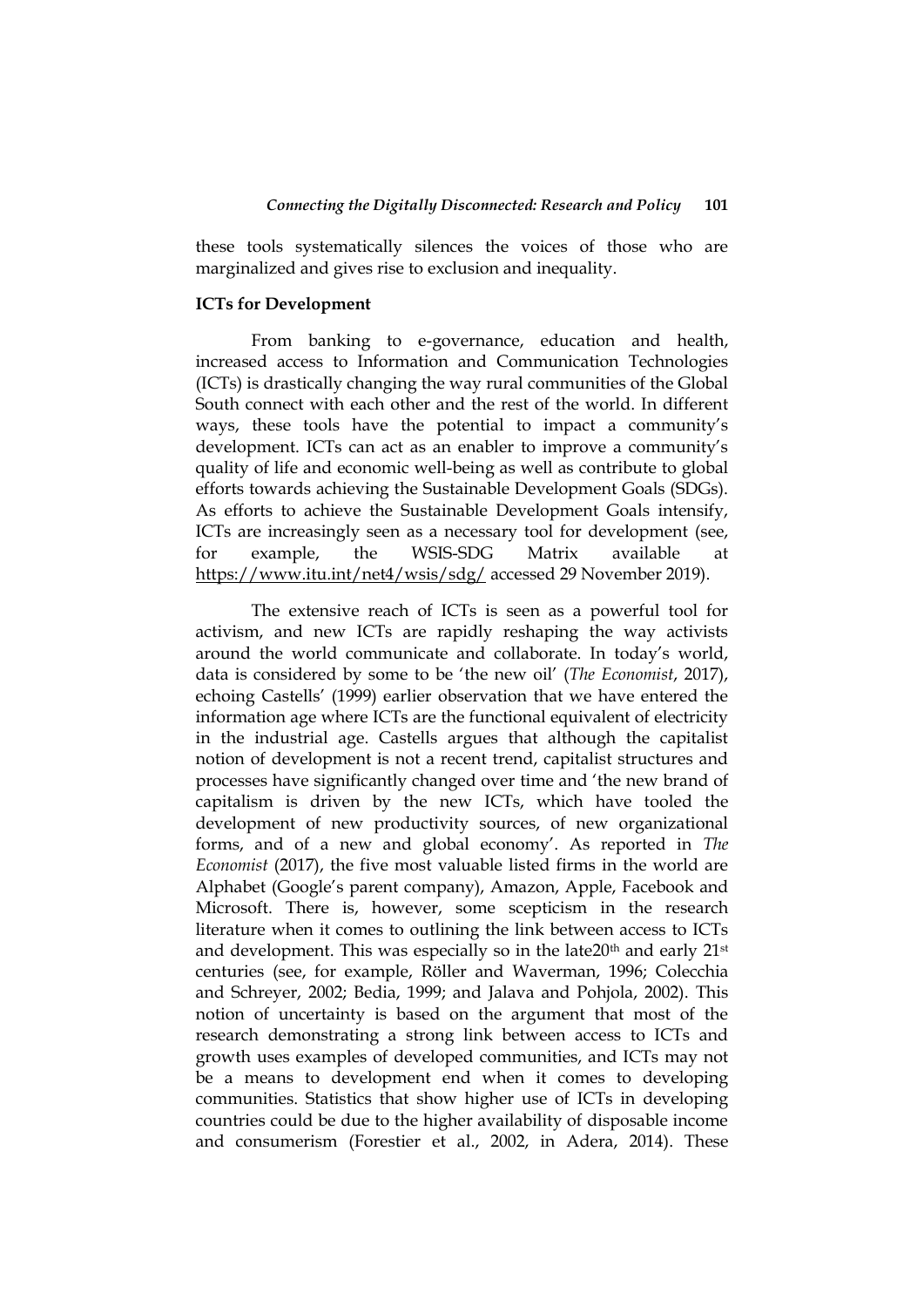research findings, however, are reasonably out-dated and may not be an appropriate lens with which to assess the impact of current, transformational ICTs such as high-speed wireless Internet and smartphones. Also, how ICTs impact multi-dimensional poverties and non-economic forms of development is not often a central focus of research, although belief in its value for development is popular both in the private sector, national government planning and international organizations (Tjoa and Tjoa, 2016; Mata and Pont, 2016; see also the website of the UNESCO Chair in ICT4D at [https://ict4d.org.uk/\)](https://ict4d.org.uk/).

Nevertheless, "ICTs are often placed at the centre stage of development and seen as having either detrimental or highly beneficial impacts on the position of developing countries" (Adera et al., 2014). Two decades ago, Castells (1999) argued that "the essential role of ICTs in stimulating development is a two-edged sword". On the one side, the ICT pessimist, the digital divide and the inability of a community to keep up with changing ICTs is regarded as a reason for their slow economic progress. On the other side, the ICT optimist, developing countries are 'empowered' through the adoption of and investment in new ICTs which "enables them to advance through stages of development rapidly". Adera et al. (2014) argue that between this ICT optimism and pessimism is a more neutral stance where "ICTs are assigned a less significant role in determining the future of developing countries and the poor, but simultaneously are seen to play a role in supporting efforts to reduce poverty or deprivation".

It is critical to recognize local needs and readiness as well as the rapidly changing nature of ICTs to avoid investing in redundant ICTs. One example is the higher availability of wireless telephone networks in many parts of North Africa and East Asia where previously there was no analogue communication network. The UAE"s direct transition from low-speed ISDN (Integrated Services Digital Network) to ultra-high-speed FTTP (Fiber to the Premises) is one example of avoiding obsolescence by skipping out-dated medium-speed communication technologies, i.e. copper-based phone lines and DSL (Digital Subscriber Line) that are considered out-dated but still used in many of Global North communities.

### **ICTs and Education**

What is the role of ICTs in the post-industrialization era education system, which some would call the information age? It is a question that begs to recognize how industrialization changed the education system in the past. Kivinen et al. (2016) argue that the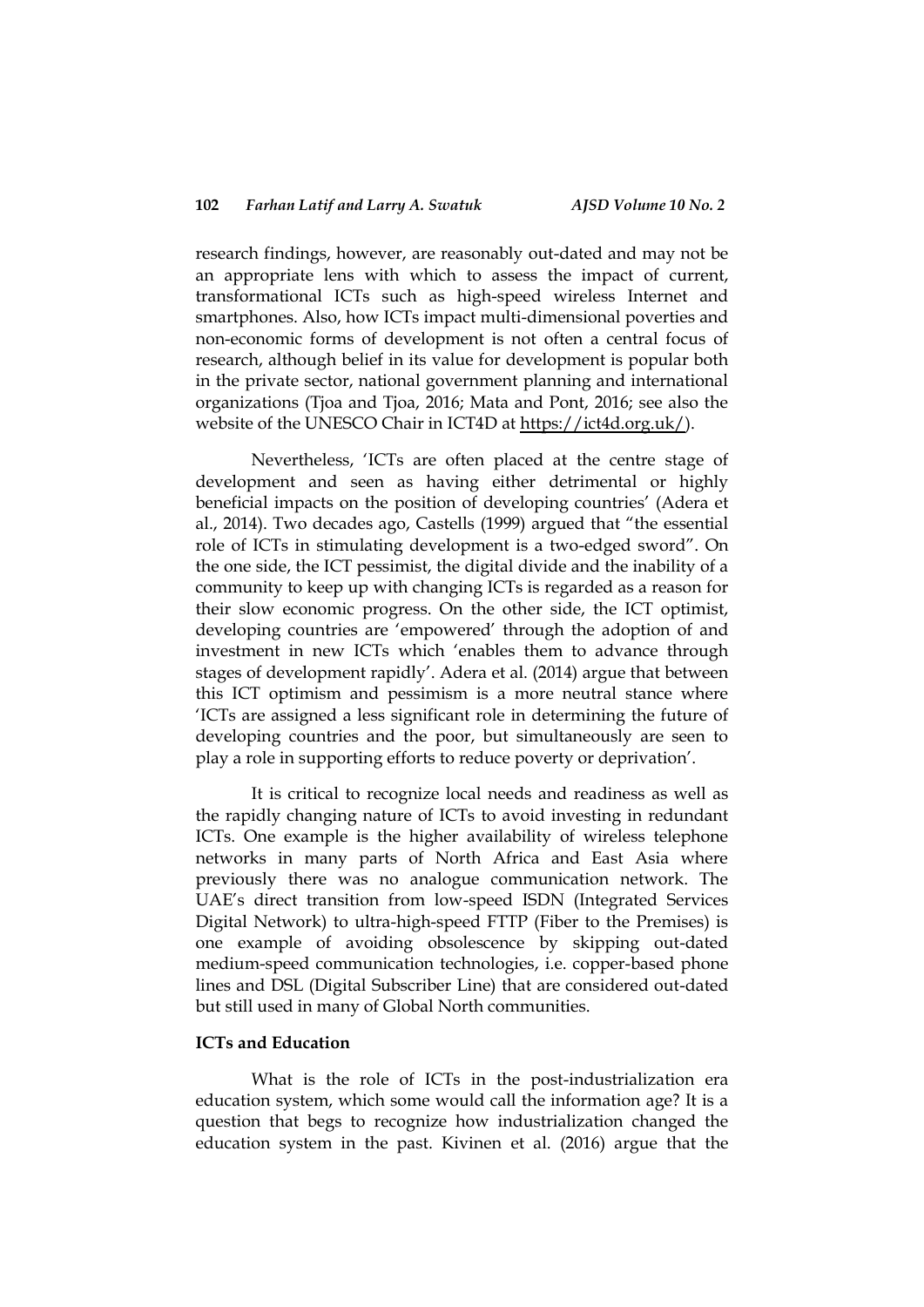industrial-age model of mass education was mainly constructed to produce the kind of adults needed to work in its assembly-line environment, in which 'time was to be regulated not by the cycle of sun and moon, but by the factory whistle and the clock' (Toffle, 1970). This model of school education was not focused on nurturing critical thinking or knowledge creation but on producing trained factory workers using what Toffle (1970) called a "factory model idea of assembling masses of students (raw material) to be processed by teachers (workers) in a centrally located school (factory)'. Without going into any further critique of the industrial era education model, it is significant to conclude that to be successful in the  $21<sup>st</sup>$  century requires 21<sup>st</sup>-century skills<sup>3</sup> and the education needs of the postindustrial information age may not be the same as those of the past industrial age. This transition, which can be addressed by new policies, adequate investment, and new technologies, has proven to be rather slow in most parts of the Global South as well as in many parts of the Global North. "A growing number of educational theorists today have become convinced of the existence of an urgent societal need for a new approach to learning that can pave the way for a 21stcentury reform of educational practices" (Kivinen et al., 2016).

Integration of ICTs in education is transforming traditional school classrooms into globally-connected learning spaces. This integration is fundamentally altering education delivery models. As access to ICTs and ICT-based information banks becomes increasingly available, the industrial-era concept of school classrooms and traditional interpretations of schools as the exclusive places to "transfer" knowledge is becoming questionable. Kivinen et al. (2016) reason that "[i]nternet-centred developments in ICT have made it evident that the container metaphor of the mind, with its implied view of education as filling pupils" heads with knowledge, is outdated".

Availability of virtually limitless information through the internet or access to modern ICTs does not necessarily always result in knowledge. Humankind has, over time, created a tremendous amount of knowledge that is now easily accessible in the form of information.

<u>.</u>

<sup>&</sup>lt;sup>3</sup> 21<sup>st</sup> century skills include subject-specific as well as a number of soft skills that are considered critical to be successful in the 21st century. P21"s framework for 21st century learning is an excellent source of information on 21st century skills and how teachers and educationalists around the globe can incorporate 21st century skills into curriculums and classrooms. See[: http://www.battelleforkids.org/networks/p21.](http://www.battelleforkids.org/networks/p21)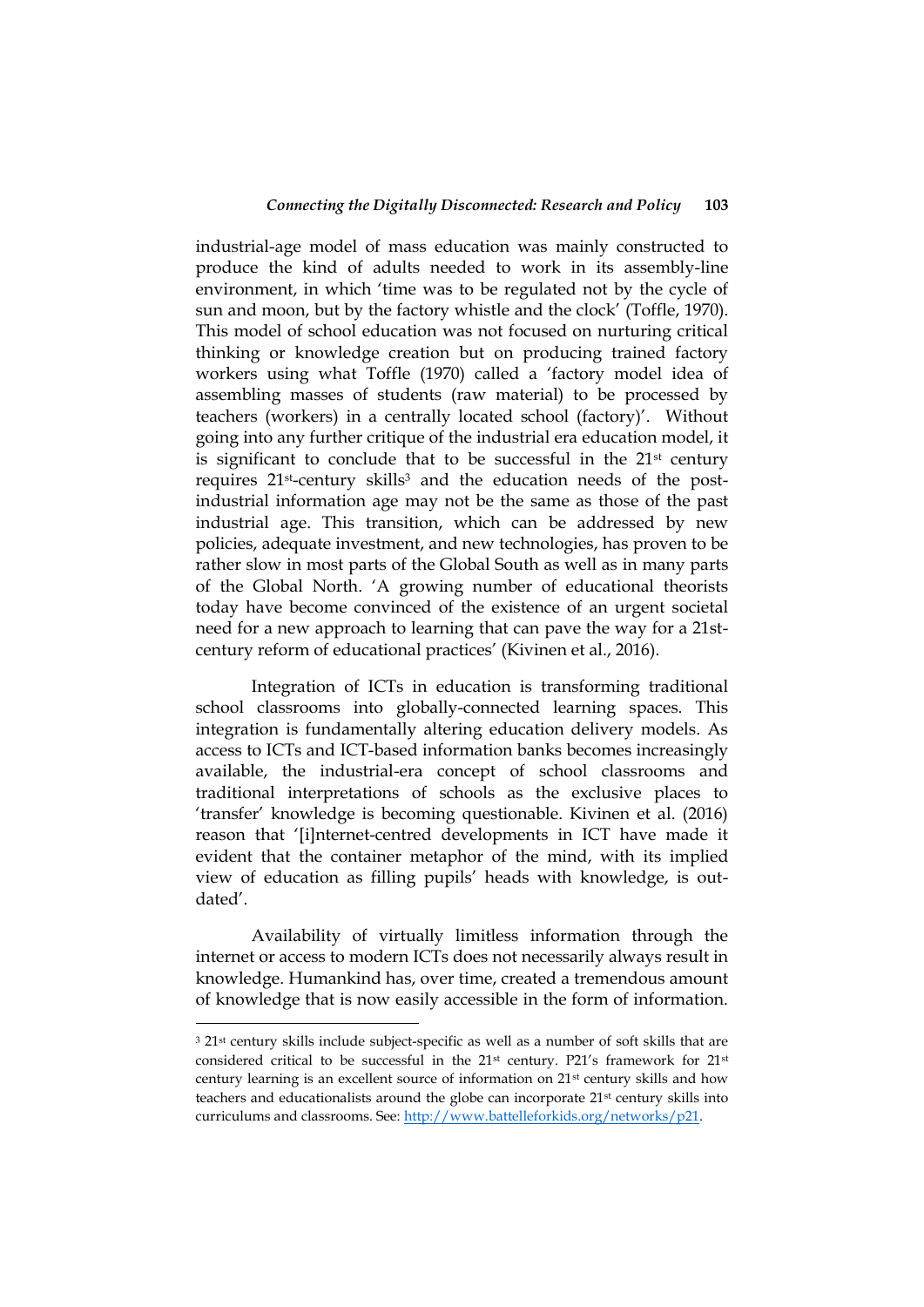Turning that information into knowledge is an emergent challenge of the information era education system. Kivinen et al. (2016) maintain that just because more people have access to a large amount of information does not mean that people today necessarily have "better knowledge for their actions than people in the past had for theirs". The U.S. Department of Education (2017) identifies a digital use divide, arguing that access to ICT divides people into active learner and passive consumer pathways. This supports Kivinen et al.'s (2016) observation (quoting Bereiter and Scardamalia, 2014) that "knowledge is produced through "purposeful acts of creation", those of building up new structures of ideas – designs, theories, or perhaps solutions to problems – out of other (simpler) ideas". They define the difference between information and knowledge and argue that information is knowledge only when it has been appropriately "organized into one"s dispositions and enables one to better adapt the environment to one"s needs or one's aims to the situation' (Kivinen et al., 2016). Regarding the question of what role ICTs can play in education and, more specifically, how ICTs facilitate the conversion of information into knowledge, the role of ICTs in education can be divided into four primary categories as: teaching tools; learning tools; a learning environment; and a learning subject.

#### **ICTs as teaching tools**

<u>.</u>

The concept of using technologies in the classroom (educational technologies) to improve the quality of teaching is not new. Historically, the use of technologies in the classroom can be traced back to the  $17<sup>th</sup>$  century when the magic lantern<sup>4</sup> was introduced into the classroom. Throughout history, teachers have used a number of related technologies in the classroom including radio, television, various forms of audio players and overhead projectors. Technology depends on and coevolves with social practices and institutions (Hakkarainen, 2009) and use of any technology in education has always remained highly inconsistent among different communities, whereas many classrooms in today"s world still use very little or no technology at all due to various socioeconomic reasons.

<sup>4</sup> First introduced in the mid-1600s, magic lantern was also known as *Magin Catacoprica*. With an aim to increase student engagement, this device was used in the classroom to project media on the wall and create the illusion of moving images by rapidly changing slides of pictures. See[: http://www.magiclanternsociety.org/.](http://www.magiclanternsociety.org/)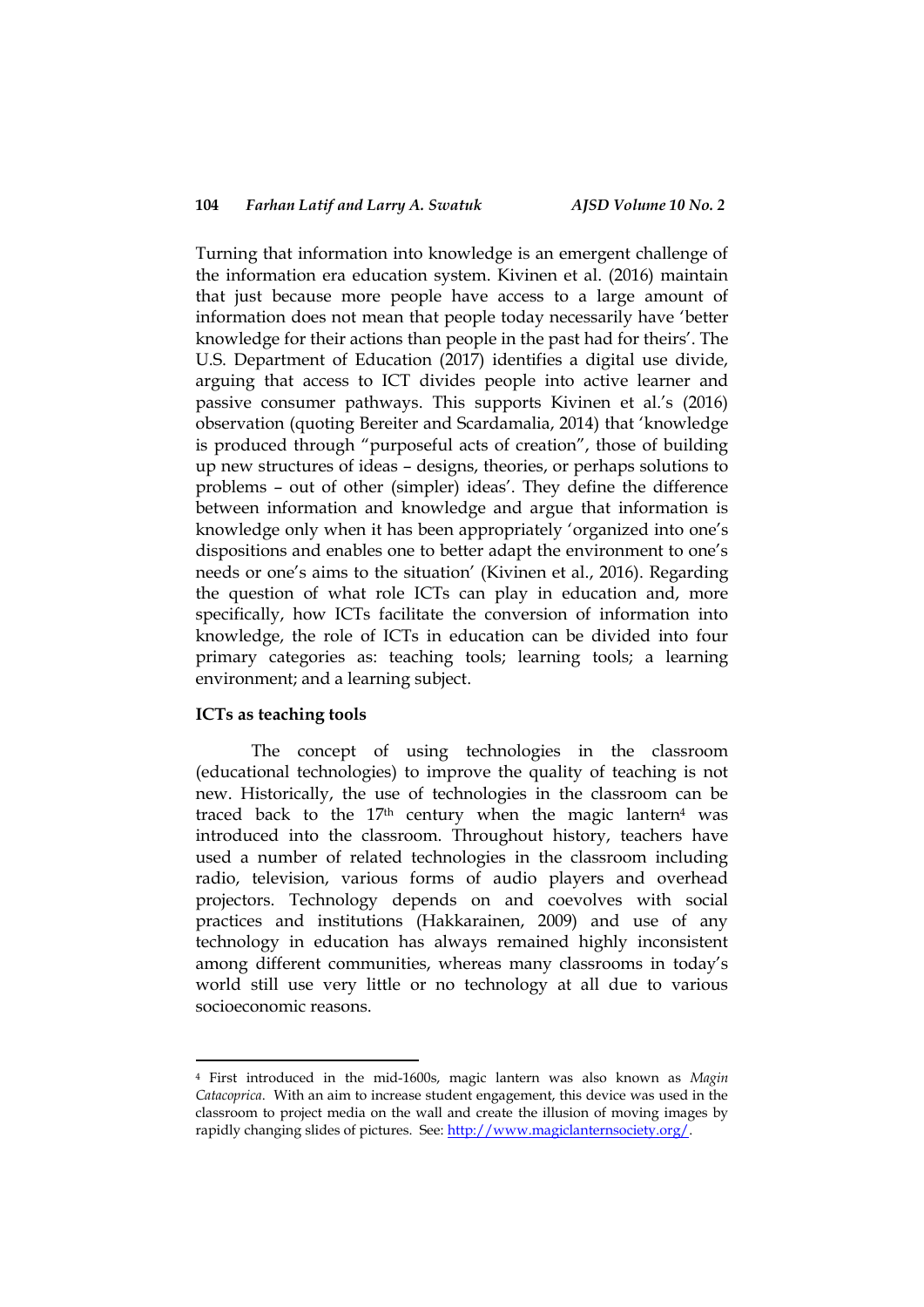The ICTs for education in the 21<sup>st</sup> century are wide-ranging and well designed for providing opportunities for the teacher to adapt to 21st century pedagogical practices through more impactful use of electronic information. Using electronic simulations and animation to clarify abstract concepts, displaying practical and localized examples on the screen to ensure students are in a position to relate learning content with real-life, providing individualized virtual tutoring, increasing on-going assessment through options such as online quizzes, displaying recorded lessons for reinforcement of knowledge, and virtually breaking large classrooms into small groups to promote group-based and project-based learning are just a few examples of how modern ICTs can change pedagogy in the classroom.

These technologies can potentially change the role of the teacher; however, changing the role of the teacher should not be seen as undermining the importance of teachers in the classroom. Gert Biesta (2014) argued that "human beings are thoroughly social, so education, too, is largely communication and participation in cooperative undertakings, where the teacher has a key role as the more experienced participant".

Teachers around the world, especially but not only in the Global South, face multiple challenges when trying to incorporate modern ICTs in the classroom (Uluyol and Sahin, 2016; Padayachee, 2017; Gil-Flores et al., 2017). Many classrooms of developing communities are multi-grade classrooms, and many classrooms do not have sufficient space and furniture. Access to localized, curriculum compatible, reliable, relevant and working ICTs is a fundamental challenge for many; however, there are often deeper issues in the classroom that include teachers' workload, willingness to learn a new tool, classroom size, capacity and the quality of learning material. Facilitating the learning process in the classroom using a technology tool can be frustrating for many teachers, especially when they were taught differently, using a different method. This transition towards pragmatist concepts of teaching and learning promoted through modern ICTs is unlikely to happen through limited teacher training courses or workshops, possibly requiring institutional restructuring of how teachers are trained. Teachers are the authority in most classrooms, and when a teaching tool has the potential to negatively impact a teacher"s confidence or when the tool is not compatible with a teacher"s pedagogical philosophies, it can potentially have a detrimental impact.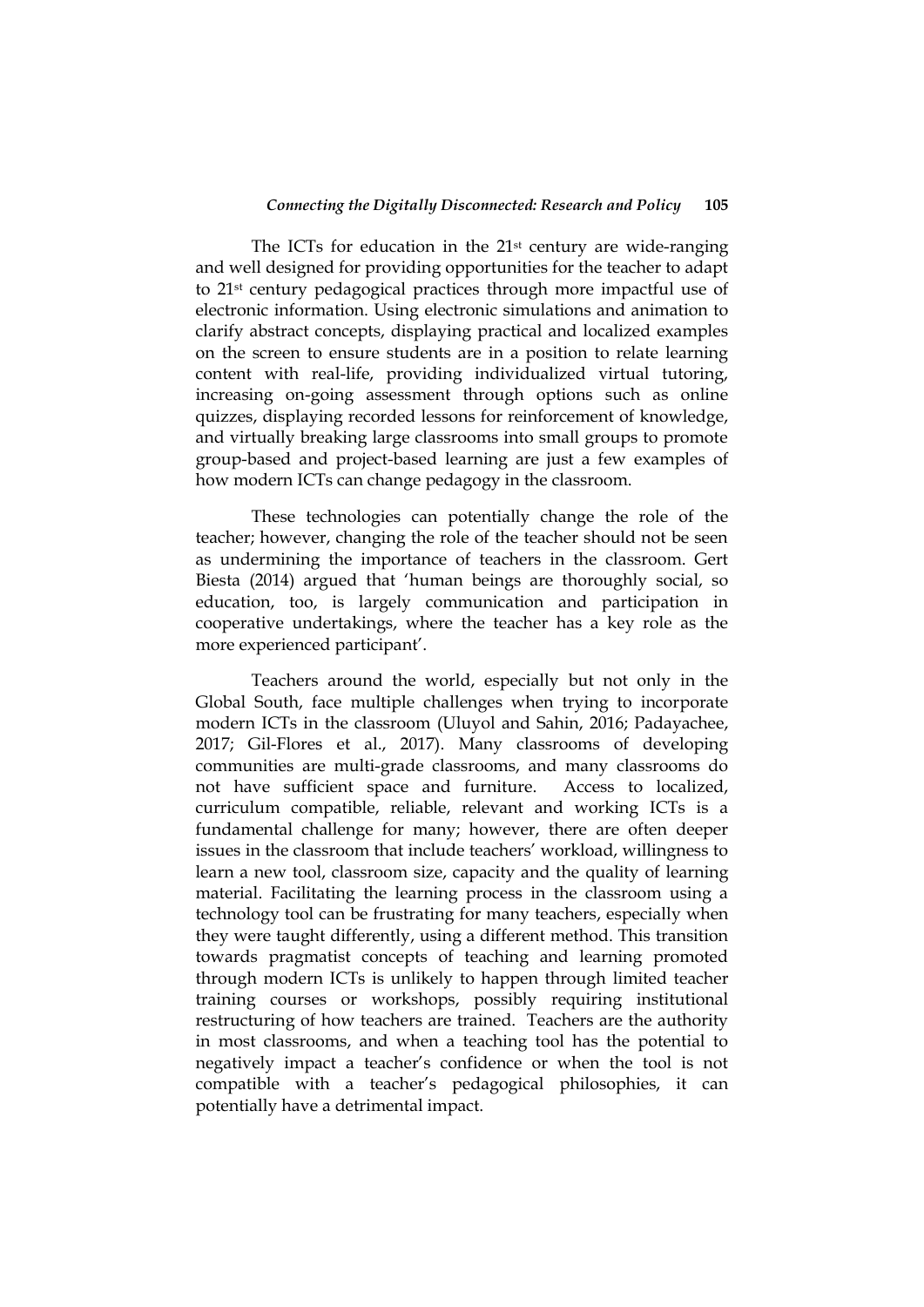#### **ICTs as learning tools**

1

Educational technologies are not just classroom tools that teachers use to teach the existing curriculum using a new, ICTassisted pedagogy. These tools can be used for giving students an opportunity to experience a more practical based learning and possibly enable personalized learning opportunities. <sup>5</sup> Kivinen et al. (2016) argue that we should start thinking of them as 'tools to learn' which are naturally interesting and engaging for the students and thus offer them opportunities to learn by doing.

Language software, educational games, and interactive geographic information banks are a few examples of how ICTs can eradicate out-dated classroom practices such as rote learning (U.S. Dept. of Education, 2017). Kivinen et al. (2016) suggest that "ICTs should be tied to the pupil"s own current interests so as to make learning as engaging as possible and not a matter of practicedetached, conscious contemplations" (see also, Bernacki & Walkington, 2018; Dobler, 2015; Garrido & Onaindia, 2013). This opportunity, however, requires the development of culturally and linguistically appropriate learning content that mirrors the community"s indigenous ideologies, culture, and knowledge (Winter and Boudreau, 2018). Communities around the world follow various approaches to preserve, manage and transfer knowledge from one generation to another. For categorization purposes, we can divide these indigenous knowledge banks into formal and informal information banks. While generic ICT tools have shown some success in digitalizing the formal information banks of some local communities, the application of ICT tools as the primary source of information conservancy and delivery faces the challenge of compatibility with informal indigenous knowledge (Kinoshi and Akintunde, 2014). In many cases, excessive dependence on ICT tools that are not designed locally can be a threat to inter-generational transfer of indigenous knowledge (Rupcic, 2017).

<sup>5</sup>According to Patrick, Kennedy and Powell (n.d.), "Personalized learning is tailoring learning for each student's strengths, needs and interests - including enabling student voice and choice in what, how, when and where they learn – to provide flexibility and supports to ensure mastery of the highest possible standards.' See also <https://www.edelements.com/personalized-learning> for a wealth of information related to personalized learning.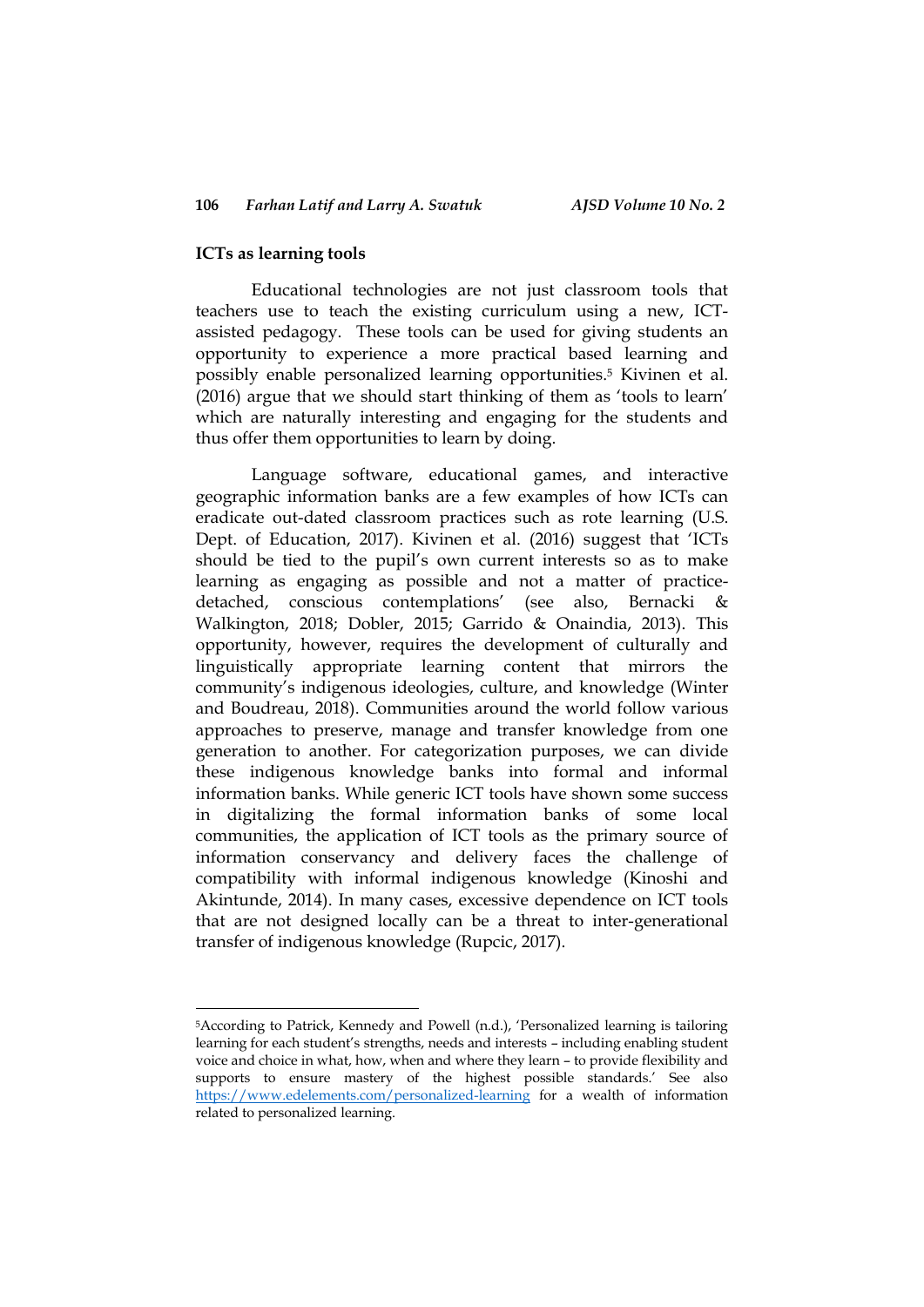#### **ICTs as a learning environment**

1

Scardamalia and Bereiter (2006) reason that "learning is first and foremost an active process, a matter of doing things not passive". Leaving behind the factory-model education system and the promise of providing high-quality education that promotes active learning, critical thinking, and physical action through pragmatic learning faces numerous challenges in practice. These challenges in developing communities include but are not limited to access to schools, availability of teachers, teachers' training level, community perception of education, out-dated curriculum, lack of investment in the education sector and funding constraints (Padayachee, 2017). Purpose-built learning platforms, Web 2.0 tools, and comprehensive learning models (devices that combine hardware and learning materials together to create a relatively more independent learning environment) are emerging as a shortcut to move away from one-way transmission of knowledge. These ICTs create an environment for interactivity and enrich teaching and learning processes in the classroom. However, the scope of these tools goes a step further and frequently encourages independent, personalized learning that facilitates an action-based, practical approach towards education.

ICT-based learning environments such as Connecting Classrooms6, iEARN Collaboration Centre7, mobile learning initiatives and access to MOOCs (Massive Open Online Courses) are a few pertinent examples. These platforms provide openings to meaningfully connect school communities and individuals around the world and create a shared learning experience for all by making effective use of generic ICTs, i.e., computers and the internet. These platforms provide an enabling environment where discussion is possible among peers, practical activity is encouraged, and students are not just learning about the world through theories, but are able to absorb first-hand information through action and interaction. Bereiter and Scardamalia (2014) consider this variety of learning platforms as an 'environment that promotes "design thinking", where the teachers'

<sup>6</sup> SchoolsOnline is a British Council project that provides a collaboration platform and facilitates electric connections among the Global North and the Global South schools. For more information, see schoolsonline.britishcouncil.org/global

<sup>7</sup> iEARN provides collaboration opportunities to schools across the globe. It promotes project-based learning among schools to encourage awareness of global and local issues including Sustainable Development Goals. Further information can be found on their website iearn.org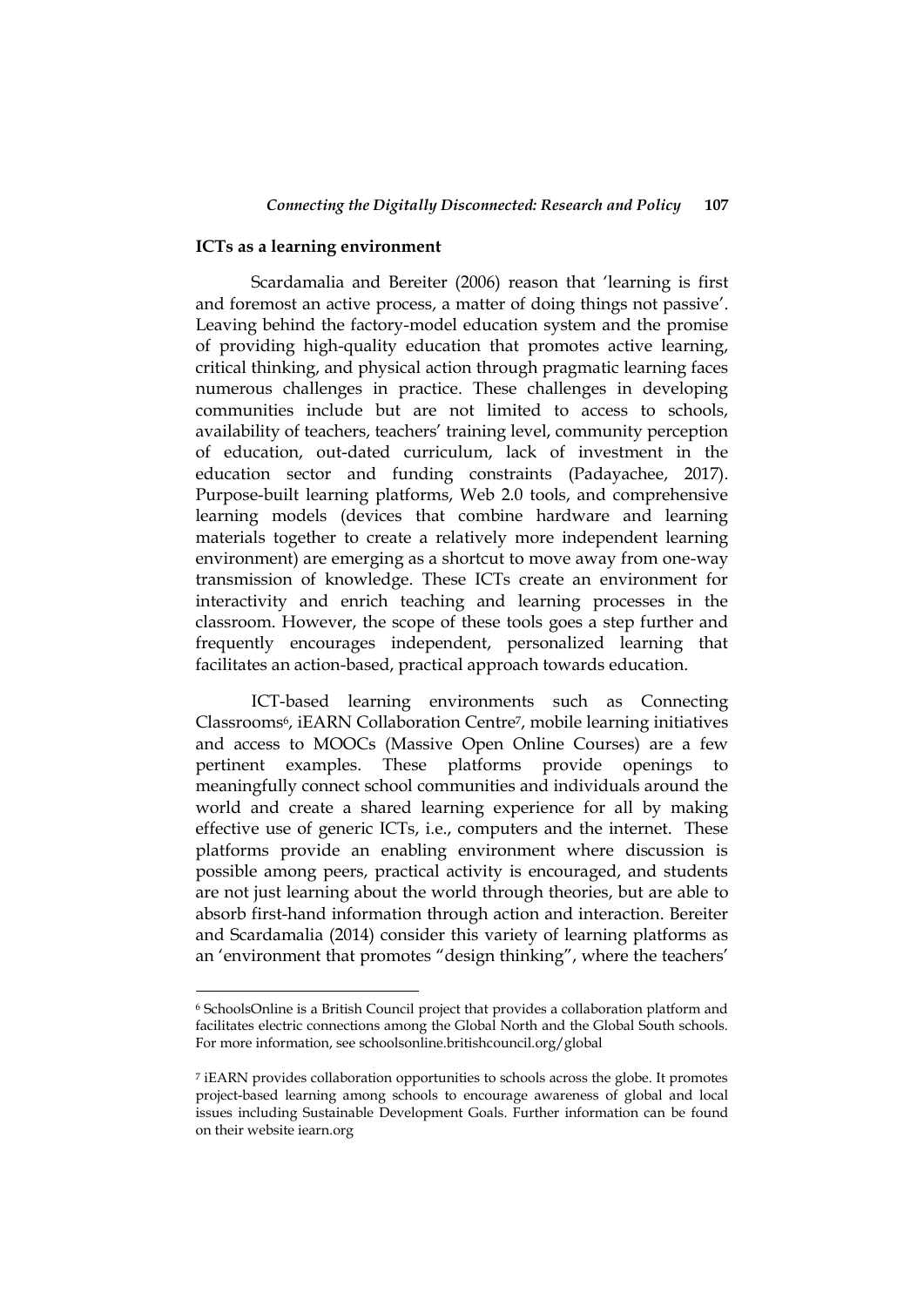role is to assist students in (collaboratively) developing a mind-set of curiosity and questioning, one of striving for better explanations, ideas, and understanding, by means of designing better theories and models".

Another category of ICT-based learning environment is the environment provided by devices such as OLPC (One Laptop per Child) XO 1 also known as the \$100 laptop. <sup>8</sup> These devices were developed with an ambitious goal to eradicate the digital divide through affordable, rugged computing devices paired with learning tools and software intended to promote design thinking, critical thinking, pragmatic learning, and various other 21st century skills. The concept of this programme, as explained by Warschauer & Ames (2010), was to "develop and distribute a low-cost "children machine" that would empower youth to learn without, or in spite of, their schools and teachers'. Various evaluation reports (Hewagamage et al., 2011; Thapa & Sein, 2018) reveal that such programmes, with their ambitious goals, have shown some degree of success in various parts of the world, but they often tend to misconstrue the challenges of education among developing communities. These programmes also face similar challenges as any other ICT-driven learning tools, e.g. availability of culturally and linguistically appropriate learning content, and the jury is still out on the exact effectiveness of such programmes. Nevertheless, these programmes, when tailored to local needs, can have an impact on school education. In addition, frequent medium and large-scale human displacement is a sad reality of today"s world. Such precarious situations make access to quality education a big challenge (Rhema and Miliszewska, 2012; Wright and Plasterer, 2010). Comprehensive education ICTs like OLPC can potentially help fill this gap for millions of school-age children around the world who are unable to benefit from the traditional school system due to displacement.

#### **ICTs as a learning subject**

1

ICTs literacy, the ability to effectively choose and use ICT tools in various settings is a critical transferable skill in today"s world. This skill is essential for accessing electronic information, communicating

<sup>8</sup> One Laptop Per Child (OLPC) is a non-profit programme that was initiated in early 2005 by MIT. For additional information on OLPC, please see their website one.laptop.org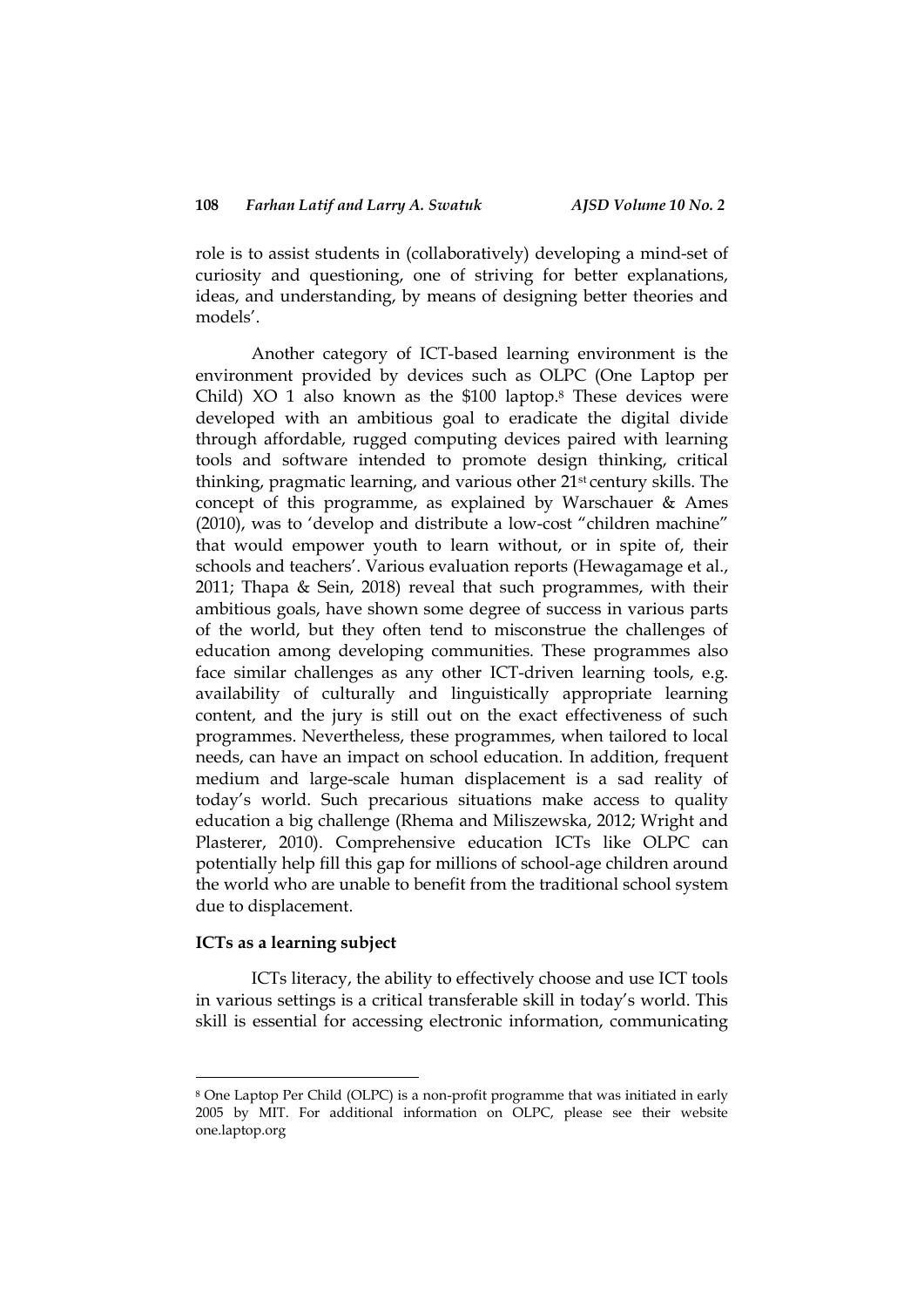electronically, increasing work productivity and making productive use of available ICTs to inform different aspects of development.

Kivinen et al. (2016) argue that the contemporary work environment and use of ICTs for development require community members that are skilled in and comfortable with using ICT tools as a habit, and school education systems should integrate ICTs training to develop such habits. They discuss the importance of habits and argue that "an important evolutionary function of habits is the economising of energy, enabling the organism to perform its daily activities more effortlessly". Developing these habits is critical to adopting an inquirybased learning approach and to converting the vast amount of raw information available on the web into valuable knowledge.

Development of these habits faces a unique challenge in practice: Compared to other literacies (i.e., reading, writing, numeracy), ICT literacy is highly ephemeral due to the rapidly shifting dynamics of ICTs. Issues of ICTs knowledge obsolescence is not only observed in the developing communities of the Global South, but having a current level of ICT literacy and information assessment skills has become a global issue due to the consumerism focused nature of ICT research and product development, continuous upgrades, updates, product terminations and the short life of ICT products.

#### **ICTs for Development and the Role of Research**

Differences between the ICTs for development researchers and research users (end users as well as practitioners and policymakers) are vast, and collaboration, meaningful engagement and transfer of research knowledge between researchers and research users is a critical and well-recognized challenge. Researchers also face the issues of "communicating findings to the right audiences, in the right language and using the most suitable medium of communication' (Harris, 2016).

A critical practical application of ICTs for development or any other development research for that matter is to inform policy change at the state level. However, this process faces numerous obstacles that continue to widen the gap between theory and policy / practice. "The pathway from research to policy has been described as overwhelmingly complex" (Jones et al., 2013 in Harris, 2016). These challenges are not just limited to the ICTs but can be seen across most international development areas as well. According to Harris (2016),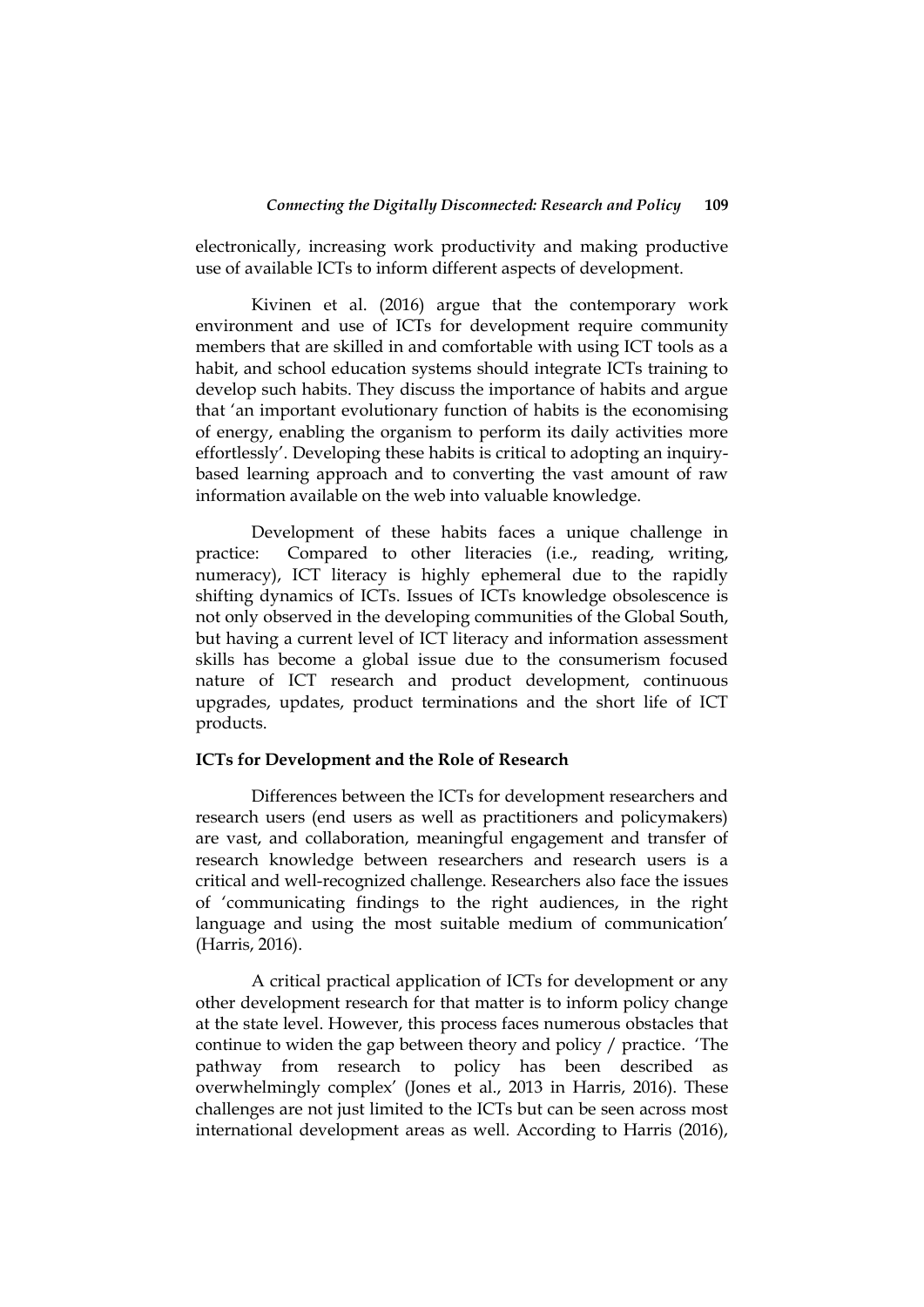there is a clear divide between development researchers and policymakers, which underpins the traditional view of the link between research and policy. He quotes Stone (2009): "it seems that researchers, practitioners, and policy-makers live in parallel worlds with different values, languages, time frames, reward systems and professional ties'.

Harris (2016) states that "despite claims in published accounts that research findings will be useful in guiding governments, aid agencies, NGOs and communities toward desirable outcomes with ICT4D projects, little evidence that this actually happens is offered." These gaps widen in ICTs for development research as rapid growth and the fast pace of changing technologies make the process of knowledge transfer to inform policy decision increasingly difficult. As a result, private sector tech corporations and service providers continue to operate with an essentially self-governing model which focuses less on community well-being and more on corporate profits and wealth accumulation.

ICT for development research is primarily done in the Global North by scholars with very little or no understanding of the sociocultural values and political structures of the end-user communities in the Global South, and these differences act as a barrier to engagement. Processes and channels used to bridge the gap between research findings and policy development remain vague. How the research work is shared and communicated matters. Interestingly, many of the ICTs for development research findings are rarely shared using ICT platforms such as social media and web 2.0 tools. Harris (2016) argues that cited publications and journal articles are more highly regarded than other forms of communication that may achieve any influence on practice or policy and this gap influences researchers' intent and motivation to find better communication methods and channels to advocate policy change. Most of the research about and development of ICTs for development tools used in developing countries are not performed by researchers who live and work in such communities.

Additionally, "scholars of developing communities also face the challenge of theorizing for the mainstream, the global academic audience" (Joia et al., 2012). This gap fails to prioritize the realities of the poor and diverts attention away from the core question of development, i.e., what does development mean to the communities who are, ostensibly, meant to benefit from development policy and practice? In many cases, this gap undermines the significance of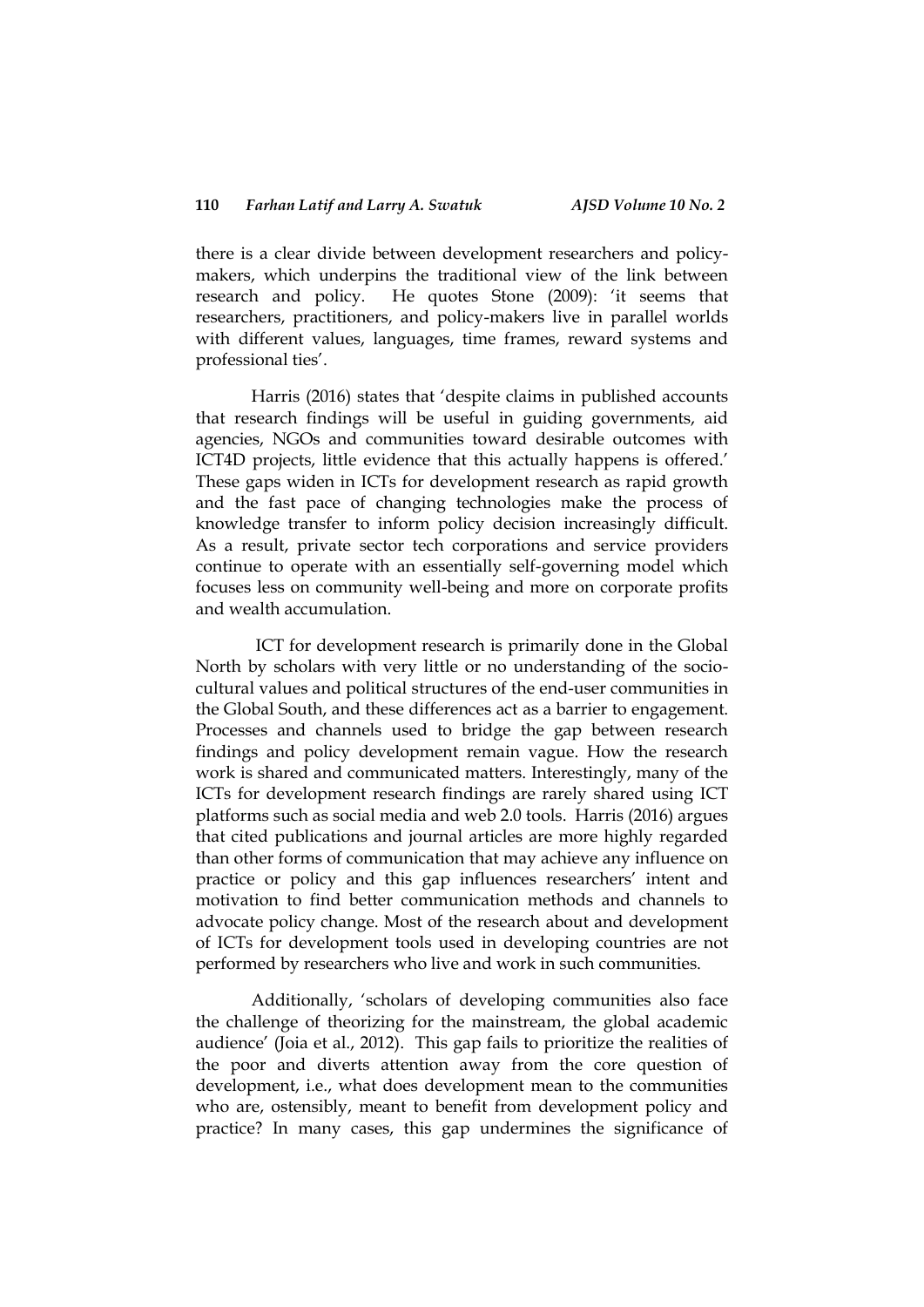indigenous practices and creates the potential for cultural misinterpretation and possible loss of indigenous knowledge banks (Winter and Boudreau, 2018). Joia et al. (2012) argue this gap does not exist because indigenous researchers lack research and development capacity but mainly because they are systematically isolated while corporations profit from trade and pretend to solve inequities by selling to the ones at the bottom of the global economic pyramid.

#### **Conclusion**

ICTs are often presented as the key to poverty reduction, the solution to reduce inequalities, and a transformational tool for economic development and lifting the poor out of poverty. This promise of change is similar to the change promised by industrialization. If appropriately embedded in locally-grounded social practices, ICTs can meaningfully connect digitally disconnected communities with the rest of the world, thus becoming a potential catalyst for progress and inclusion. However, ICTs cannot be a solution to multi-dimensional poverty and inequalities, as underlying causes of poverty and inequalities are often highly complex and local.

From making high quality education available among remote communities using MOOCs to the use of big data to better coordinate disaster relief activities, ICTs are powerful tools that can assist states, societies and communities around the world in achieving their particular Sustainable Development Goals (SDGs); however, unaccompanied ICTs do not necessarily carry the potential for positive change. ICTs are an apparatus, a tool. The effectiveness of any tool depends on its relevance, how it is used, who is using it and the skill set of the user. To align ICTs with local development goals, the gap between ICT research findings and public policy must be reduced. Only a more informed state with timely access to unbiased, evidence-based research can understand the complexities of ICTs, thereby increasing the chances of meaningful policy changes. At the same time, private sector interests in profit making must be tempered with objective inquiry into the developmental problems facing particular states and regions. The success of ICT researchers, who often receive research funding from the state, should be linked to improved public policy and practice rather than knowledge production or profitmaking. We must ask the questions: Which ICTs? For what purpose? For whom? What kind of future dependency might they create? Who stands to profit from them? How might we ensure the sustainability of those initiatives? If we do not have satisfactory answers to these questions, eradicating digital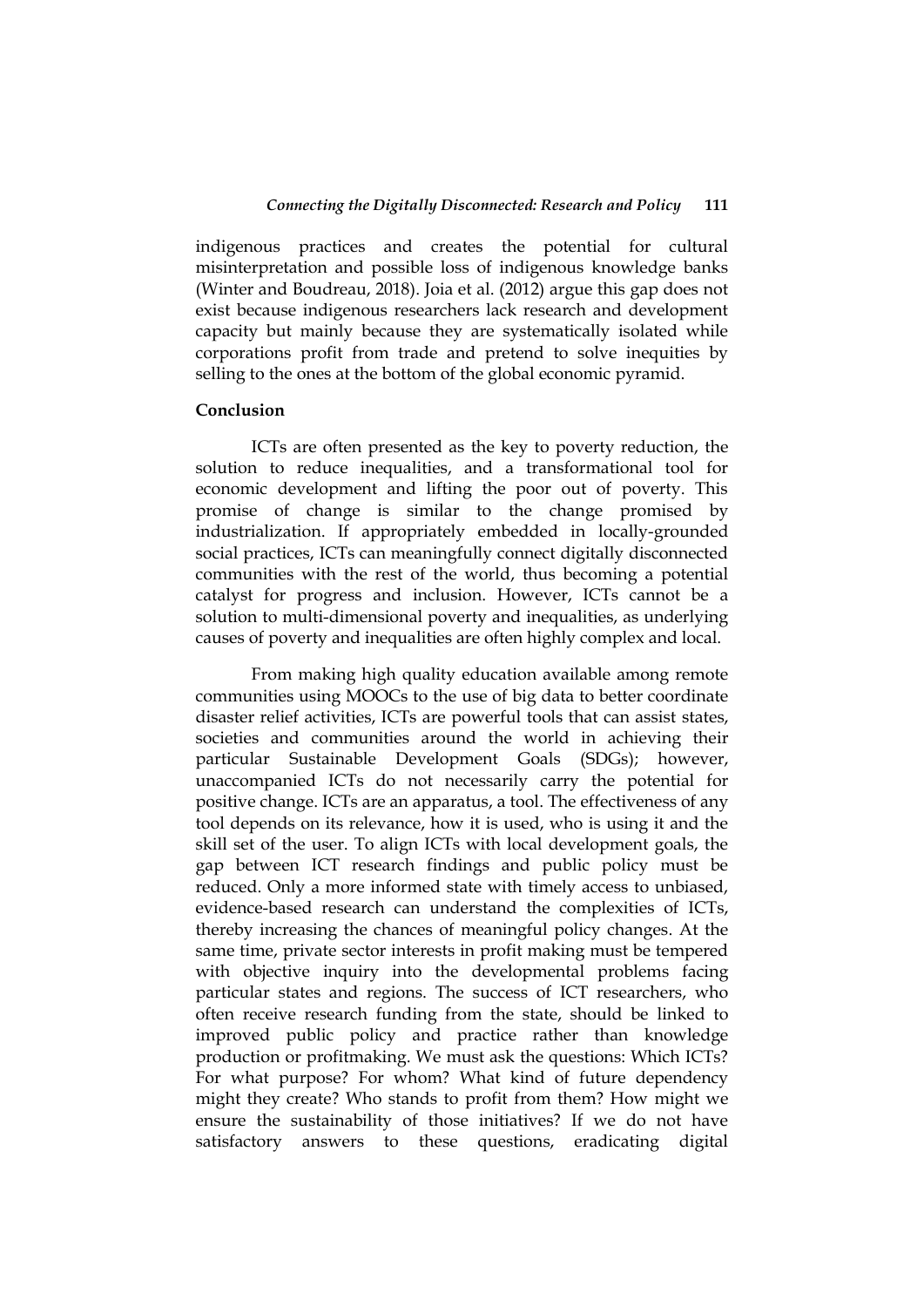disconnection may not meaningfully bridge the digital divide. On the contrary, it may deepen and worsen the problem. The challenge for researchers is to see beyond the 'new, shiny object' that is ITC and tie comparative case studies to critical and reflective theoretical analysis (e.g. Avgerou, 2010; Fang et al. 2019; Winter and Boudreau, 2018). In fact, ICT4D is no longer so new, and critical studies are emerging to challenge the dominant discourse of ITC as a panacea for underdevelopment. It is time to bring critical reflection closer to public policy in support of sustainable, equitable and economically efficient development.

#### **References**

- Adera, E.O., Waema, T.M., May, J., Mascarenhas, O., & Diga, K. (2014). *ICT Pathways to Poverty Reduction.* Warwickshire: Practical Action Publishing.
- Asongu, S.A., & Nwachukwu, J.C. (2018). Recent finance advances in information technology for inclusive development: a systematic review. *Netnomics*, 19, 65-93.
- Avgerou, C. (2010). Discourses on ICT and Development. *Information Technologies and International Development,* 6(3), 1-18.
- Bereiter, C., & Scardamalia, M. (2014). Knowledge building and knowledge creation: One concept, two hills to climb. In S.C. Tan, H. J.So & J. Yeo (eds.), *Knowledge Creation in Education* (pp. 35–52). Singapore: Springer.
- Bernacki, M.L., & Walkington, C. (2018). The role of situational interest in personalized learning. *Journal of Educational Psychology* 110(6), 864-81.
- Biesta, G.J.J. (2014). *The Beautiful Risk of Education*. Boulder, Co: Paradigm Publishers.
- Castells, M. (1999). *The Information Age: Economy, society and culture. Vol. 3, End of millennium*. Oxford: Blackwell.
- Dewenter, K. & Malatesta, P. H. (2001). State-owned and privately owned firms: An empirical analysis of profitability, leverage, and labor intensity. *American Economic Review*, 91(1), 320-334.
- Dobler, E. (2015). e-Textbooks: A personalized learning experience or a digital distraction? *Journal of Adolescent and Adult Literacy*, 58(6), 482-491.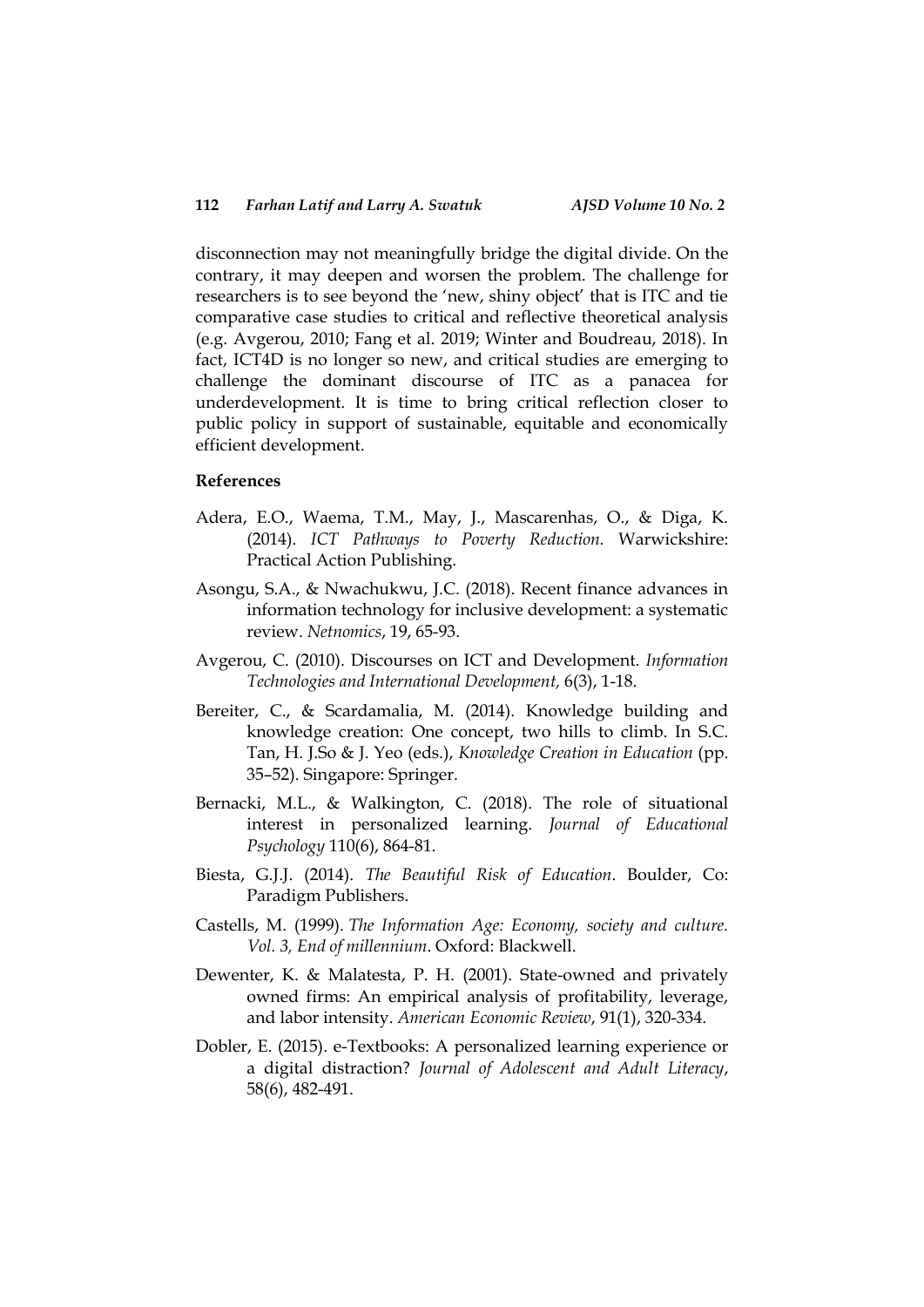- Dodson, L., Sterling, R. S., & Bennett, J. K. (2013). Considering failure: Eight Years of ITID Research. *Information Technologies & International Development*, 9(2), 19-34.
- Duncombe, R. (2006). Analysing ICT applications for poverty reduction via microenterprise using the livelihoods framework. *Development Informatics, 2*(7), 1-25.
- Duplaga, M. (2017). Digital divide among people with disabilities: Analysis of data from a nationwide study for determinants of Internet use and activities performed online. *PLoS ONE*, 12(6), e0179825.
- *The Economist.* (2017). The world"s most valuable resource is no longer oil, but data. (6 May) available at: [https://www.economist.com/leaders/2017/05/06/the](https://www.economist.com/leaders/2017/05/06/the-worlds-most-valuable-resource-is-no-longer-oil-but-data)[worlds-most-valuable-resource-is-no-longer-oil-but-data](https://www.economist.com/leaders/2017/05/06/the-worlds-most-valuable-resource-is-no-longer-oil-but-data) accessed 29 November 2019.
- Fang, M.L., Canham, S.L., Battersby, L., Sixsmith, J., Wada, M., & Sixsmith, A. (2019). Exploring privilege in the digital divide: Implications for theory, policy and practice. *The Gerontologist*, 59(1), e1-e15.
- Garrido, A. & Onaindia, E. (2013). Assembling Learning Objects for Personalized Learning: An AI Planning Perspective. *IEEE Intelligent Systems* (March/April): 64-73.
- Gil-Flores, J., Rodriguez-Santero, J., & Torres-Gordillo, J-J (2017). Factors that explain the use of ICT in secondary-education classrooms: The role of teacher characteristics and school infrastructure. *Computers in Human Behaviour* 68: 441-449.
- Hakkarainen, K. (2009). A knowledge-practice perspective on technology-mediated learning. *International Journal of Computer-Supported Collaborative Learning*, 4, 213–231.
- Harris, R. W. (2016). How ICT4D Research Fails the Poor. *Information Technology for Development, 22*(1), 177-192.
- Heeks, R. (2014). Future priorities for development informatics research from the Post-2015 Development Agenda (Development Informatics Working Paper Series 57). Centre for Development Informatics, Institute for Development Policy and Management, University of Manchester.
- Hewagamage, K. P., Meewellewa, H. M. S. J., Munasinghe, G. K., & Wickramarachi, H. A. (2011). Role of OLPC to empower ICT adaptation in the primary education. *Education in a*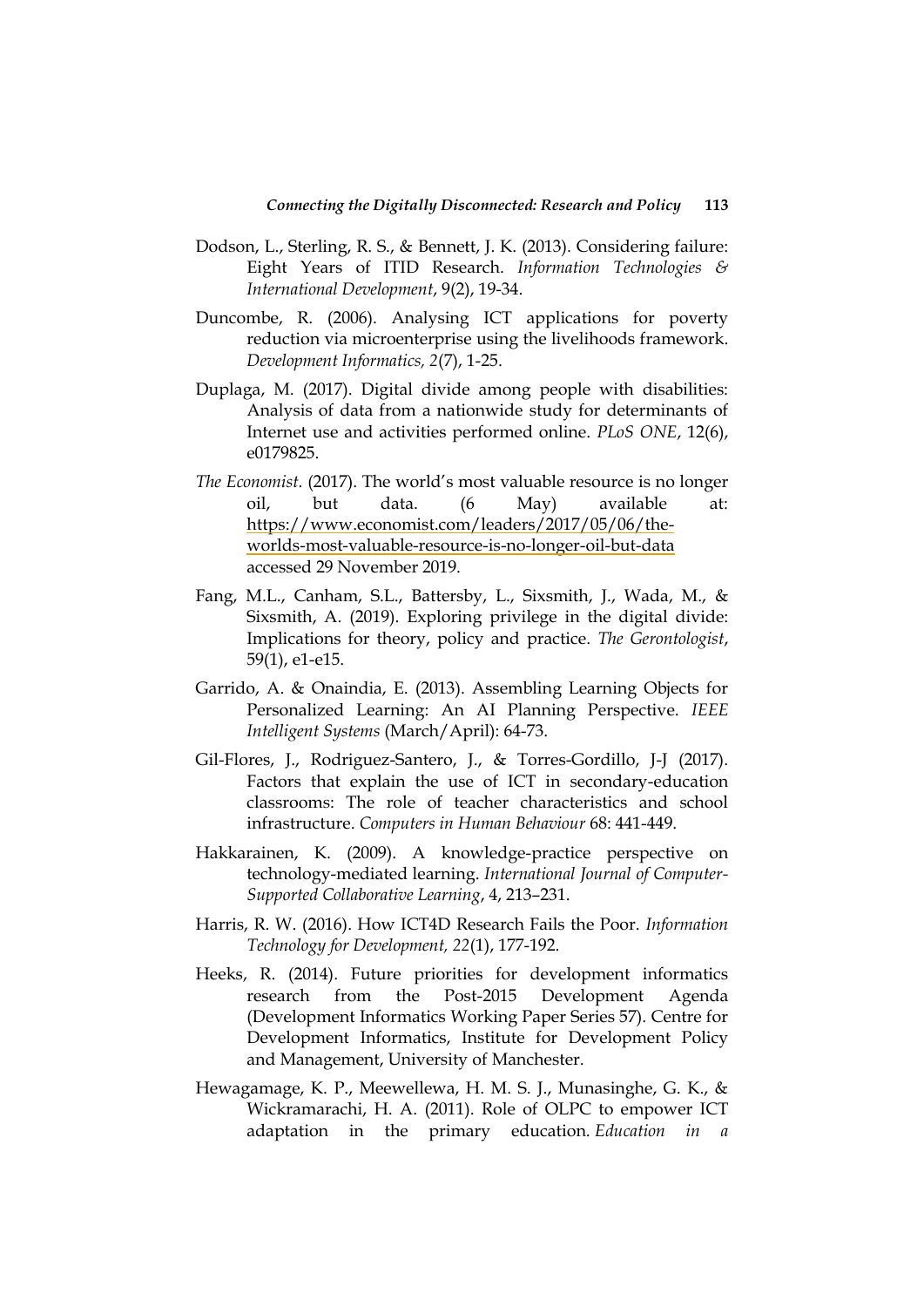*Technological World: Communicating current and emerging research and technological efforts*, 391-398.

- Huffman, S. (2018). The Digital Divide Revisited: What is Next? *Education* 138(3): 239-46.
- ITU. (2019). *Measuring Digital Development: Facts and figures 2019.*  Geneva: International Telecommunication Union.
- Joia, L. A., Davison, R. M., Andrade, A. D., & Urquhart, C. (2012). Where are the indigenous ICT for development researchers. *ACM Inroads, 3*(4), 94-97.
- Kinoshi, T., & Akintunde, S.O. (2014). Leveraging ICT and indigenous knowledge in the Nigerian fleamarket business. *Singaporean Journal of Business Economics and Management Studies*, 2(11), 156- 68.
- Kivinen, O., Piiroinen, T., Saikkonen, & Loretta. (2016). Two viewpoints on the challenges of ICT in education. *Oxford Review of Education*, 42(4), 377–390.
- Lin, J.Y., Cai, F., & Li, Z. (1998). Competition, policy burdens, and state-owned enterprise reform. *The American Economic Review*, 88(2), 422-427.
- Mata, F.J., & Pont, A., eds (2016). ICT for promoting human development and protecting the environment. *Proceedings of the 6th IFIP World Information Technology Forum*. San Jose, Costa Rica (12-14 September).
- Moyi, E. D. (2003). Networks, information and small enterprises: New technologies and the ambiguity of empowerment. *Information Technology for Development*, 10(4), 221-232.
- Mumporeze, N., & Prieler, M. (2017). Gender digital divide in Rwanda: A qualitative analysis of socioeconomic factors. *Telematics and Informatics*, 34, 1285-1293.
- OECD. (2019). OECD urges more action on bridging digital divides, boosting skills and enhancing access to data at Going Digital Summit. Available at: [https://www.oecd.org/newsroom/](https://www.oecd.org/newsroom/%20oecd-urges-more-action-on-bridging-digital-divides-boosting-skills-and-enhancing-access-to-data-at-going-digital-summit.htmaccessed%2027%20November%202019)  [oecd-urges-more-action-on-bridging-digital-divides-boosting](https://www.oecd.org/newsroom/%20oecd-urges-more-action-on-bridging-digital-divides-boosting-skills-and-enhancing-access-to-data-at-going-digital-summit.htmaccessed%2027%20November%202019)[skills-and-enhancing-access-to-data-at-going-digital](https://www.oecd.org/newsroom/%20oecd-urges-more-action-on-bridging-digital-divides-boosting-skills-and-enhancing-access-to-data-at-going-digital-summit.htmaccessed%2027%20November%202019)[summit.htmaccessed 27 November 2019.](https://www.oecd.org/newsroom/%20oecd-urges-more-action-on-bridging-digital-divides-boosting-skills-and-enhancing-access-to-data-at-going-digital-summit.htmaccessed%2027%20November%202019)
- Padayachee, K. (2017). A snapshot survey of ICT integration in South African schools. *South African Computer Journal* 29(2): 36-65.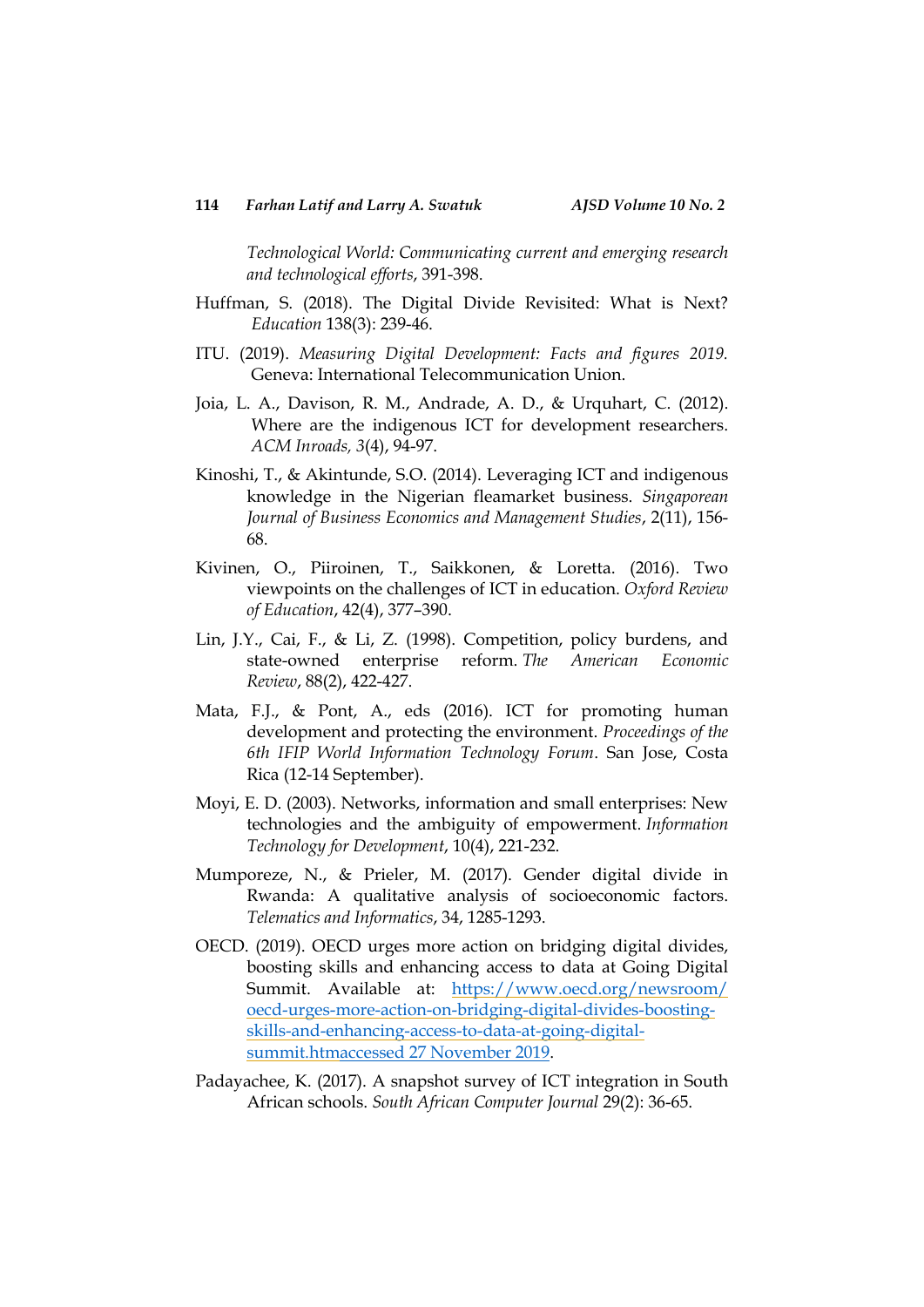- Rhema, A., & Miliszewska, I. (2012). The potential of e-learning in assisting post-crisis countries in re-building their higher education systems: the case of Libya. *Issues in Informing Science & Information Technology*, 9, 149-61.
- Rupcic, N. (2017). Intergenerational learning and knowledge transfer challenges and opportunities. *The Learning Organization,* 25(2), 135-42.
- Scardamalia, M., & Bereiter, C. (2006). Knowledge building: Theory, pedagogy, and technology. In K. Sawyer (Ed.), *Cambridge Handbook of the Learning Sciences* (pp. 97–118). New York, NY: Cambridge University Press.
- Sen, A., & Clapp, J. (2000). Development as freedom: Human capability and global need. *International Journal* 55(1).
- Stone, D. (2009). RAPID knowledge: Bridging research and policy at the Overseas Development Institute. *Public Administration and Development*, 29: 303-315.
- Stucke, M.E. (2018). Should we be concerned about Data-opolies? *Georgetown Law Technology Review*, pp. 275-324.
- Thapa, D., & Sein, M.K. (2018). An ecological model of bridging the digital divide in education: A case study of OLPC deployment in Nepal. *The Electronic Journal of Information Systems in Development Countries*, 84(2), 1-9.
- Tjoa, A., & Tjoa, S. (2016). The Role of ICT to Achieve the UN Sustainable Development Goals (SDG). *Proceedings of the 6th IFIP World Information Technology Forum (WITFOR*), September, San Jose, Costa Rica, pp. 3-13.
- Uluyol, C., & Sahin, S. (2016). Elementary school teachers" ICT use in the classroom and their motivators for using ICT. *British Journal of Educational Technology* 47(1): 65-75.
- United States Department of Education. (2017). *Reimagining the Role of Technology in Education: 2017 National Education Technology Plan Update*. Available at:

<http://tech.ed.gov/files/2017/01NETP17.pdf> accessed 24 November 2019.

Winter, J., & Boudreau J. (2018). Supporting self-determined indigenous innovations: Rethinking the digital divide in Canada. *Technology Innovation Management Review* 8(2): 38-48.